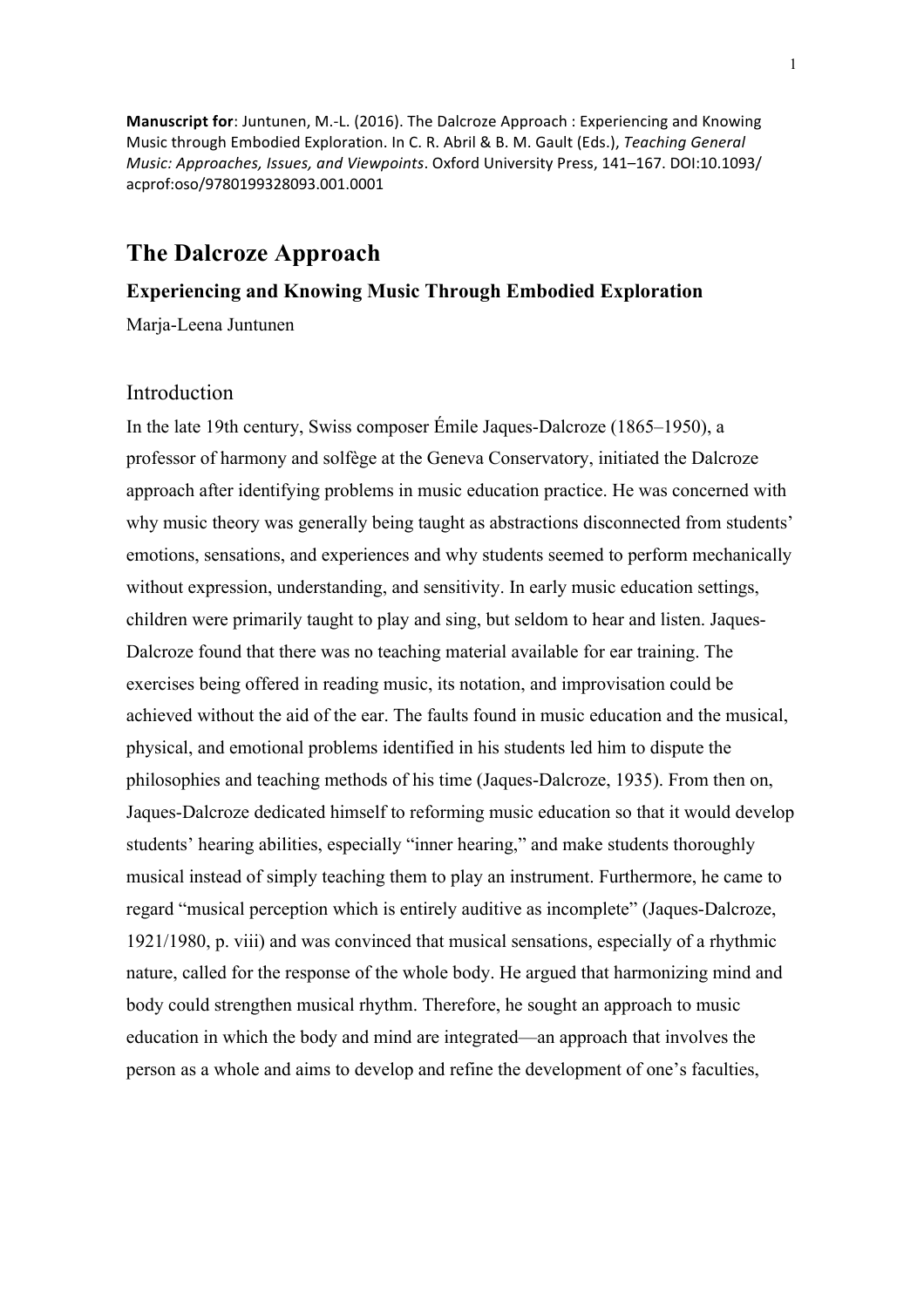especially the ones used to engage in music: the aural, visual, tactile, and muscular senses.

In his pedagogical endeavor, Jaques-Dalcroze began to apply bodily movement to make his students' musical experiences and understandings more embodied, that is, more rooted in perceptions and bodily, lived experiences. Gradually, despite the resistance he encountered, Jaques-Dalcroze's pedagogical experimentation advanced insomuch that, from 1903 to 1905, he demonstrated his ideas with success throughout Europe. Audiences encouraged him to write down his ideas; as a result, in 1906, he published his *Méthode Jaques-Dalcroze*. This approach was first called "gymnastique rythmique" and "plastique rythmique," or simply "rythmique." Later, John Harvey from the University of Birmingham initiated the name *eurhythmics*, a term that is still applied worldwide and refers to the whole approach (Ingham, 1920). However, confusion often occurs because the term *rhythmics* is used when referring to only one of the areas of the approach. Additionally, *eurhythmics* is also often mistakenly associated with *eurythmy* of Rudolf Steiner pedagogy. Thus, the name *eurhythmics* lacks clarity that the musical–educative practice requires and, as such, will not be used in this chapter.

# The Dalcroze Approach: An Overview

Dalcroze pedagogy aims to promote abilities, such as sense of rhythm, finesse of hearing, and spontaneous expression, that are, according to Jaques-Dalcroze (1945/1981), vital to a competent musician. Thus, the approach focuses on developing musicianship in a large view and works to support and complete other music studies. Dalcroze teaching takes place mostly in groups. In group exercises, students often move in a space with improvised, recorded, or vocalized music, or sometimes without any music at all. A large variety of music (e.g., early music, classical, ethnic, folk, pop, rock, rap, heavy, soul, and jazz) can be used and studied through Dalcroze exercises (see Chung, 2003; Phuthego, 2005). Through movement of the whole body, music is felt, experienced, and expressed; reciprocally, the movements express what the participants hear, feel, understand, and know. Movement is simultaneously a means of personal, social, and musical discovery and a tool for analysis. The approach assumes that everybody has a personal way of moving, and hence, the movements reflect personalities and individualities. The qualities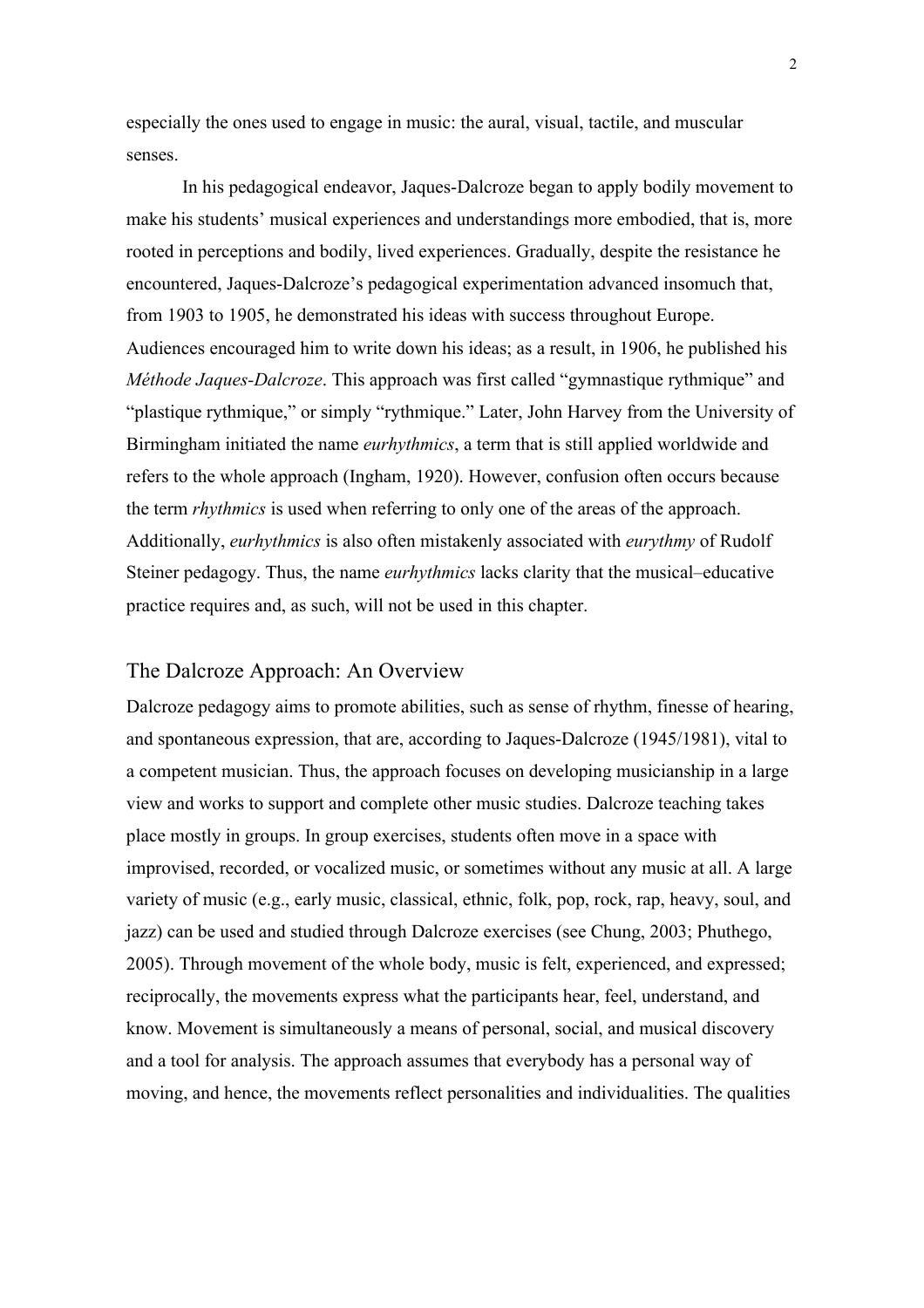of movement and, consequently, of experience play a crucial role in learning. In Dalcroze teaching, the main goals are to encourage musical expression and creativity, to lead students to trust their own ideas and creations, and to help them discover their body as an expressive musical instrument.

The exercises used in a Dalcroze-inspired classroom include the following categories of movement (Abril, 2011, p. 104): functional (e.g., showing a pitch level with the hand), rhythmic, creative, dramatic, and dance. Movement of the whole body in a space is linked with listening; studying the elements of music (such as tempo, rhythm, meter, phrase, form, polyrhythm, dynamics, and harmony); developing automatism of movement; working with materials and props, such as balls and sticks; exploring time/space/energy relationships; and developing the capacity to invent, interpret, and express. Typical exercises include "follow" exercises (e.g., stepping to the tempo of recorded music or the exact rhythm simultaneously as it is improvised by the teacher); "quick response" exercises (e.g., responding to a signal or a change in music, for instance, changing the direction of walking when the teacher says "hop"); "interrupted canon" (also called "echo") exercises; and "canon" exercises that all necessitate rapid and direct communication between thought, feeling, and action.<sup>1</sup> In particular, quickresponse exercises are devised especially to develop mental and physical alertness, control, and memory.

### Interrelated Areas of Study

The approach includes three interrelated areas of study: rhythmics, solfège (ear training), and improvisation. "Plastique animée"—the realization of music in body movement—can be regarded as an area on its own or as an attendant discipline. Though the different areas can be taught separately, which is often the case in teacher education, Dalcroze teaching commonly incorporates all the areas within one teaching process, in which the areas intermingle and interact. Each one of the following four sections examines the four interrelated areas, respectively—specifically, rhythmics and a sense of rhythm, solfège and finesse of hearing, improvisation and the ability of spontaneous expression, and plastique animée and kinesthetic awareness—and their practical aims.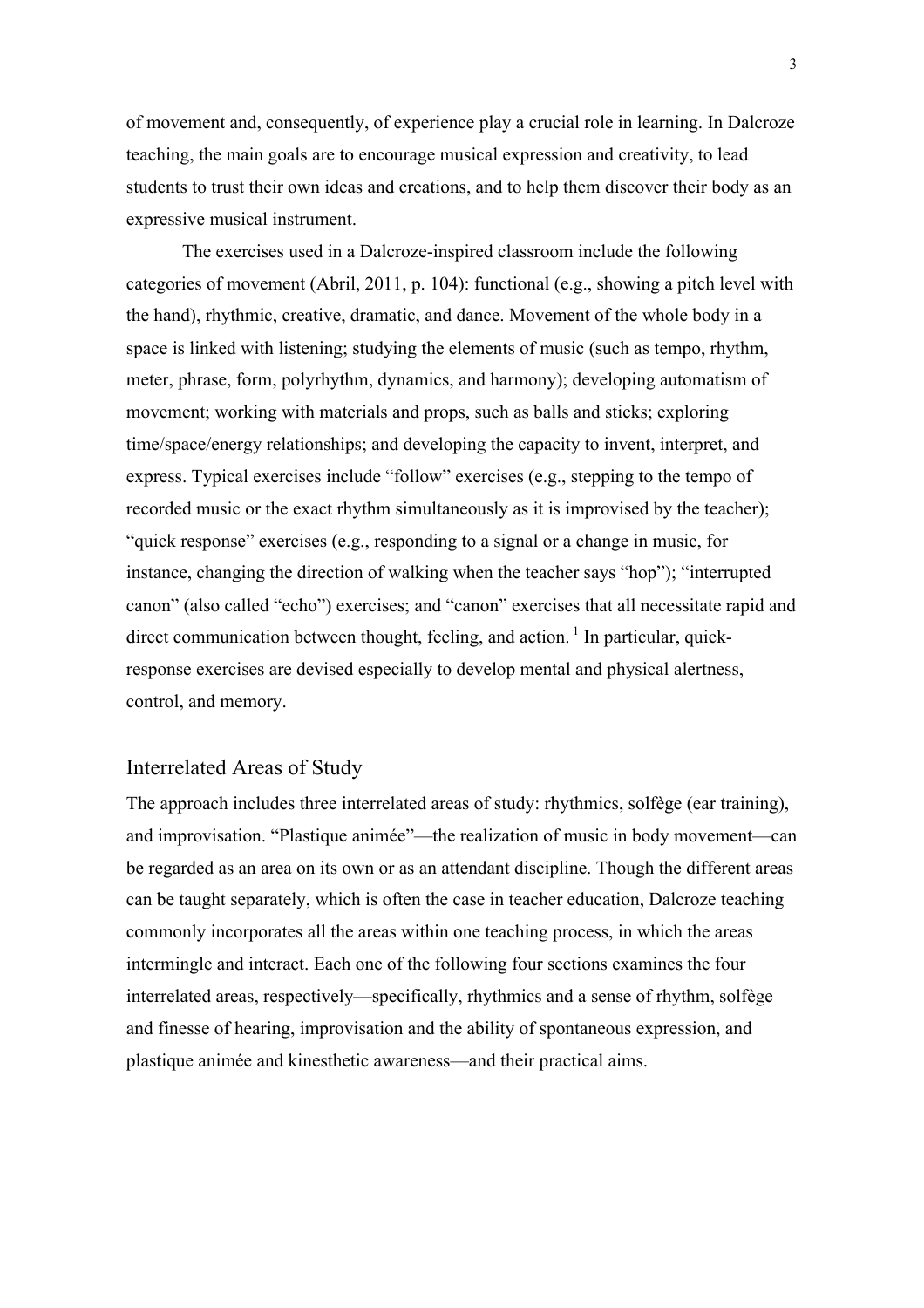#### *Rhythmics and a Sense of Rhythm*

*The object of rhythmic training is to regulate the natural rhythms of the body and, by their automatisation, to create definite rhythmic images in the brain*.

—Jaques-Dalcroze (1921/1980, p. 152)

For Jaques-Dalcroze (1945/1981), having a sense of rhythm means the capacity to feel or "sense" the space/time between movements and is connected to the ability to control variations of the elements of time, space, and energy in movement. A sense of rhythm is manifested in rhythmic movements, which in turn affect the rhythmic expression of musical performance. Jaques-Dalcroze was convinced that the sense of rhythm of every child could be developed by repeated exercises (Jaques-Dalcroze, 1921/1980).

Jaques-Dalcroze argues that music, especially its rhythmic component, has its origin in natural body movements and thus is physical in nature. Accordingly, he suggests that it is most natural to develop a sense of rhythm through body movement. In Dalcroze teaching, students are encouraged to become aware of the rhythms of their body movements, to recognize rhythms in music, and to realize them in movement and, consequently, to be able to read, notate, and create rhythms both mentally and physically (Jaques-Dalcroze, 1921/1980). To develop a sense of time, which is particularly important, Dalcroze teaching often starts with having students experience a steady pulse by walking in a space, for instance, and further, by walking to the beat of improvised music or a song. Walking is an inborn, strong, and steady rhythmic movement that is strongly automated, meaning we do not need to consciously direct the movement or think about starting different parts of it (Wallén, Kiehn, El Manira, & Grillner, 2007). Through awareness of walking, one can find a pulse, and by realizing accents in walking (e.g., by bending the knee, changing direction, or tapping), one can practice various rhythmic meters. Further, from the very beginning, changes in tempo and dynamics are incorporated into the exercises. Because walking can be automated easily, other tasks, such as clapping or arm beats, can then be incorporated simultaneously (dual task) already at the primary level. Through other familiar gestures and movements, such as running, skipping, galloping, hopping, and swaying, other basic rhythms and meters are introduced.

4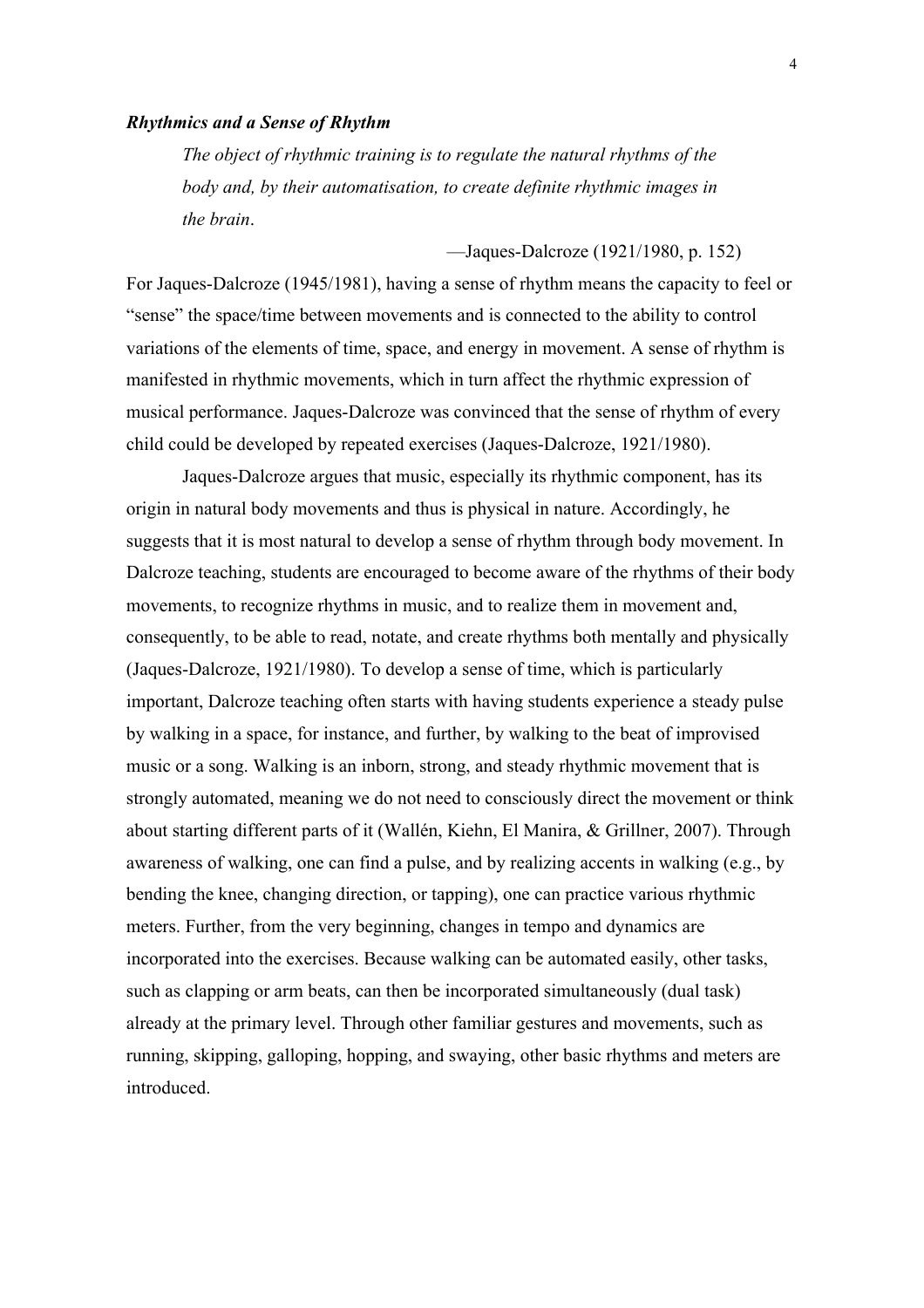In rhythmics exercises, body movement is combined with music listening based on the argument that music and body movement are intrinsically linked. Especially in the beginning, the movements are kept natural and simple (e.g., walking, stepping, clapping, and gesturing). Gradually, the movement language is enriched as more attention is paid to the style and expressiveness of whole-body movements. In a lesson, a teacher might play repeated rhythmic patterns that students have to realize and explore in movement and recognize and remember; finally, a teacher may introduce a music piece that demonstrates or includes the same phenomenon. For example, after doing various exercises (by clapping, stepping, or showing in movement, speech, and echo) to explore eighth-notes, quarter-notes and half-notes, students sing the song "Frère Jacques" and express the melody and rhythm by stepping or tapping each note value on a certain body part: eighth-notes on their shoulders, quarter-notes on their chest, and half-notes on their thighs. Alternatively, the process can start with the piece of music.

In this approach, movements are used to explore and express various qualities of music. Jaques-Dalcroze (1921/1980) argues that the relationships of body movements, involving *time, space,* and *energy*, have counterparts in musical expression. In the rhythmic-movement exercises, students experience and become aware of the time and energy needed for certain spatial movements and understand how these elements relate to those of music. In addition to various rhythmic elements, the form or style of music, as well as the nuances of tempo and dynamics, can be realized through the body. Through practice using bodily involvement, one can learn to discriminate between even the subtlest nuances in all the expressive qualities of sound.

In exercises, a teacher can ask students to express freely in movement what they hear in music or what their attention and listening are directed toward, for instance, a certain aspect of the music. There are no fixed movements for a specific piece of music or musical idea. On the contrary, it is a professional challenge for a teacher to find a style and a quality of movement that illustrates the musical idea and reinforces a student's understanding of it. Even if students move according to the teacher's instructions, the movement itself is a spontaneous and natural response to the music, reflecting a student's listening. As a result, there may be extreme diversity of movements among students doing the same exercise together, to the same music. In general, the approach avoids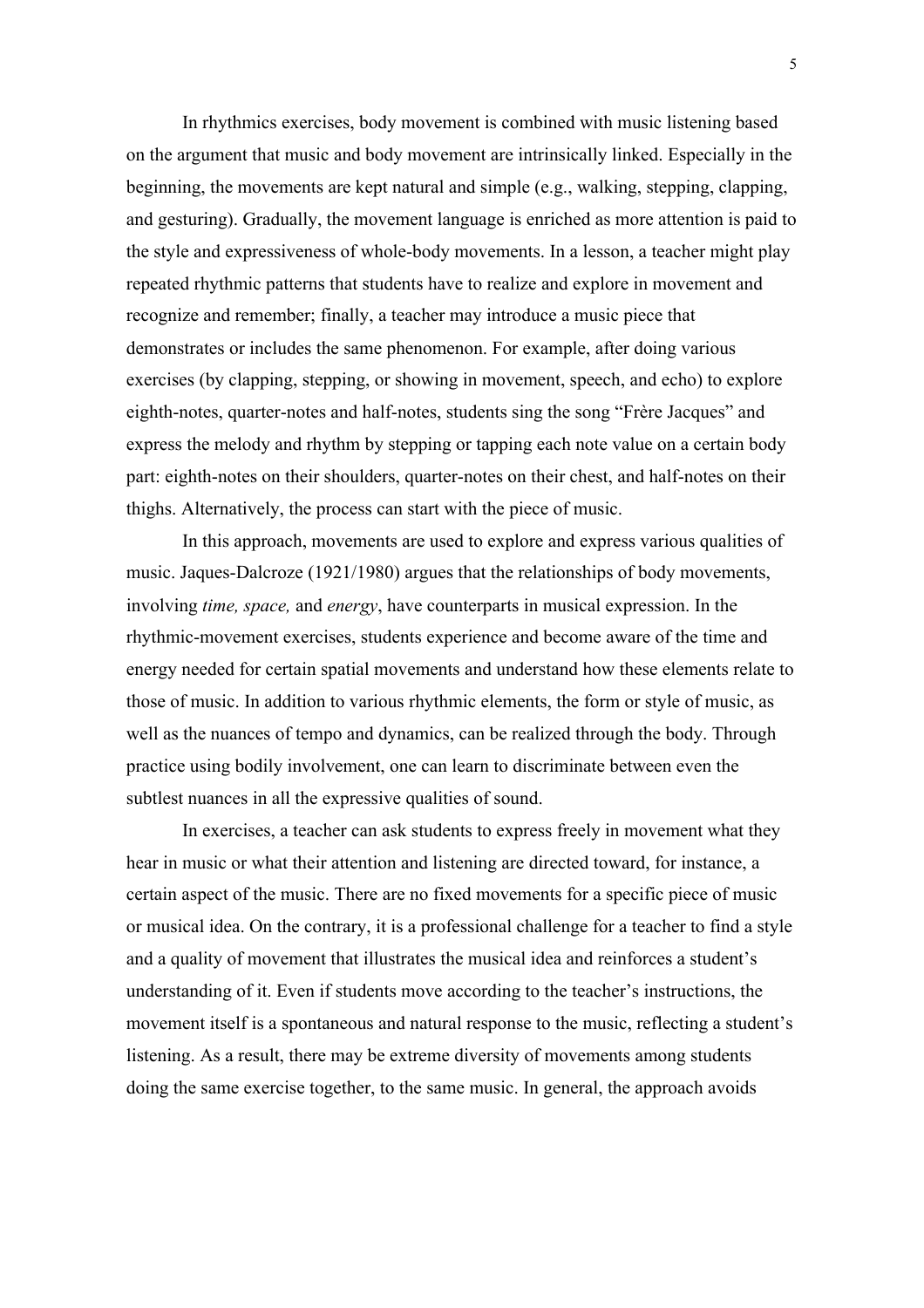promoting stereotyped and mechanical movements and encourages individuality and diversity in movement. At some point, teachers, together with students, may analyze the physical responses and join them to cognitive conceptual responses.

Sometimes, after having practiced certain movements, the students are asked to imagine the movement before doing it ("considered response") or after. Imagining movement does not necessarily have to be followed by the actual movement to be effective. In fact, to permit students to re-experience and internalize movement in a meaningful way without moving gives the kinesthetic imagination a great range and is considered one of the great benefits of Dalcroze training. Motor imaginary is commonly applied in (mental) training and motor (re)learning settings, because it evokes similar motor representations as execution of movement (Anema & Dijkerman, 2013). Moreover, motor imaginary has been postulated as an essential function to build the sense of agency (Jeannerod, 2006).

Movement experiences are stored as aural, visual, and kinesthetic images that can be recalled when reading, notating, composing, performing, or creating music, for example. According to neuroscientist Antonio Damasio (2000), images generally play an important role in actions that are in the best interest of an individual. In action, we go through a selection of images—more or less automatically, presenting various operations, models, scenarios, and results of action. We choose the most suitable images and reject the bad ones. Images also enable us not only to invent new actions but also to plan them. In this way, the ability to change and combine images is a source of creativity.

#### *Solfège and Finesse of Hearing*

*Every sound method of teaching music must be based on the hearing, as much as emission of sounds*.

Jaques-Dalcroze (1921/1980, p. 27)

The term *sol*fè*ge* refers to exercises and studies that aim to develop the capacity of hearing, listening, responding to, singing and playing, remembering, identifying, and notating any combination of sounds. One goal is to build a connection between what is heard and what is written—that is, to teach students to write melodies, rhythms, and harmonies by ear. An additional goal is that students gain the ability to translate written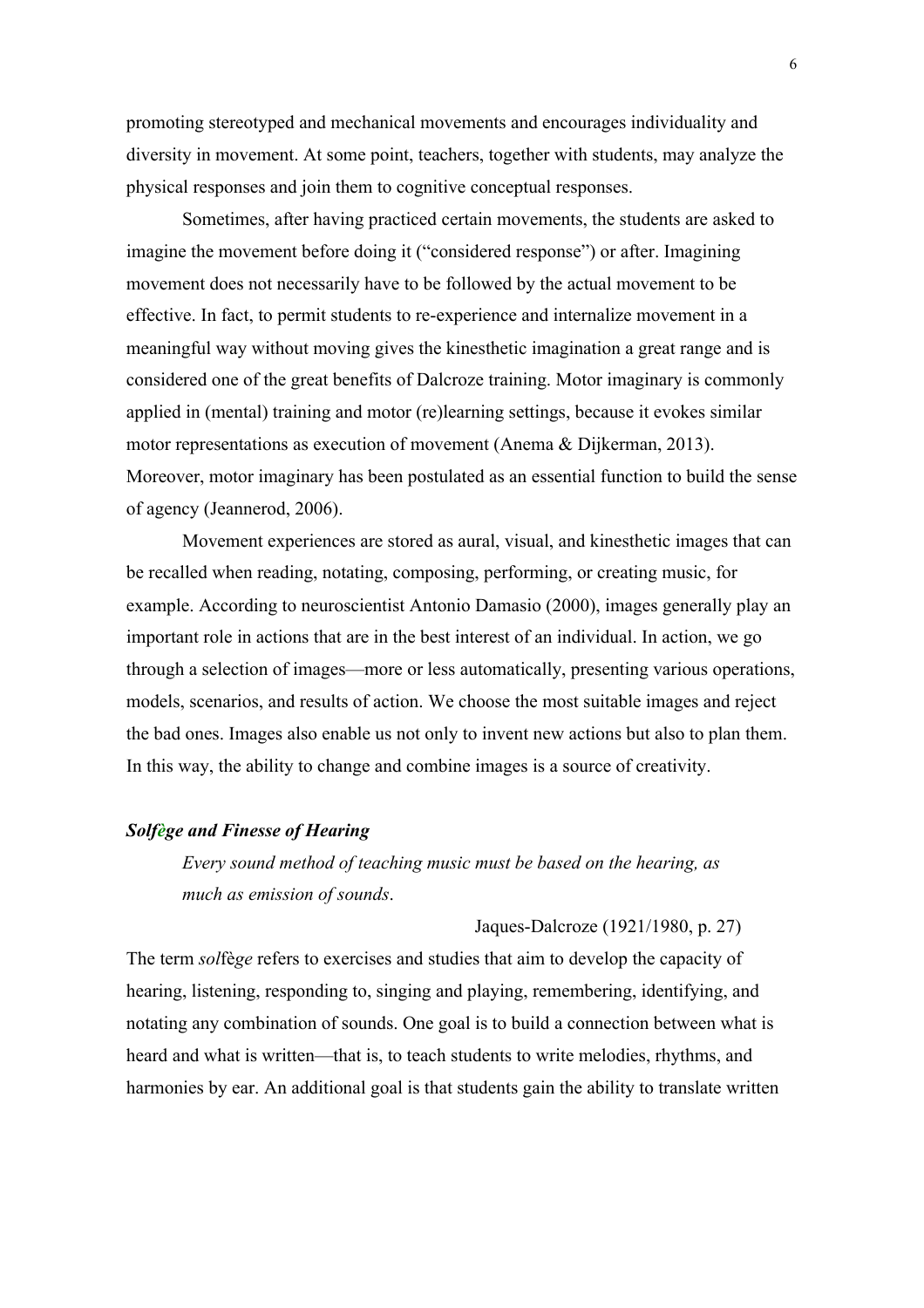music into sounds, usually by sight-singing or sight-reading on an instrument. However, precision of hearing involves not only the ability to recognize sounds and their relations but also the ability to recognize dynamic and agogic nuances of music. Aural sensations create states of emotion as well (Jaques-Dalcroze, 1921/1980).

Solfège seeks to develop the "inner ear" (or "inner hearing"), which is the ability to mentally produce (i.e., "hear") exact sound images without the help of the voice or an instrument; a teacher can develop students' inner-hearing skills, for example, by having them practice alternating between singing aloud and internally. Jaques-Dalcroze particularly sought to develop this capacity so that students would be able to mentally hear rhythms, intervals, phrasing, and dynamic nuances of music when reading music, that is, in advance of and therefore as a guide in performance, improvisation, or composition. Yet, inner hearing can also be conceived as tied to bodily action. For example, we employ inner hearing when we move: We listen to our bodies' mechanisms though we may not be conscious of doing so. In relation to bodily action, inner hearing can be understood as an aural image of anticipated action (Ilomäki, 2011).

For Jaques-Dalcroze (1930/1985), good "hearing" is one of the most important traits of a competent musician, and thus, developing listening skills is at the center of Dalcroze teaching. He believed that music education should be based on developing hearing skills and should start at as early an age as possible so that aural perception is well developed before instrumental studies, music theory lessons, and the use of musical notation begin. Jaques-Dalcroze realized that simply producing sounds mechanically on an instrument did not develop (inner) hearing. He even claimed that piano lessons could damage the aural and rhythmic faculties, unless preceded by rhythmic-movement and inner-ear training. He stressed that the study of theory should be connected to the experience and aural analysis of music; theory should be a consequence of musical study, not approached as a conceptual end in itself, as was common at that time (Jaques-Dalcroze, 1921/1980).

Jaques-Dalcroze (1921/1980) states that perceiving music depends not only on hearing but also on aural sensations, which need to be completed by muscular sensations. Body movement is used to reinforce musical hearing, forming a dynamic partnership between the body and the ear. In this partnership, listening inspires movement

7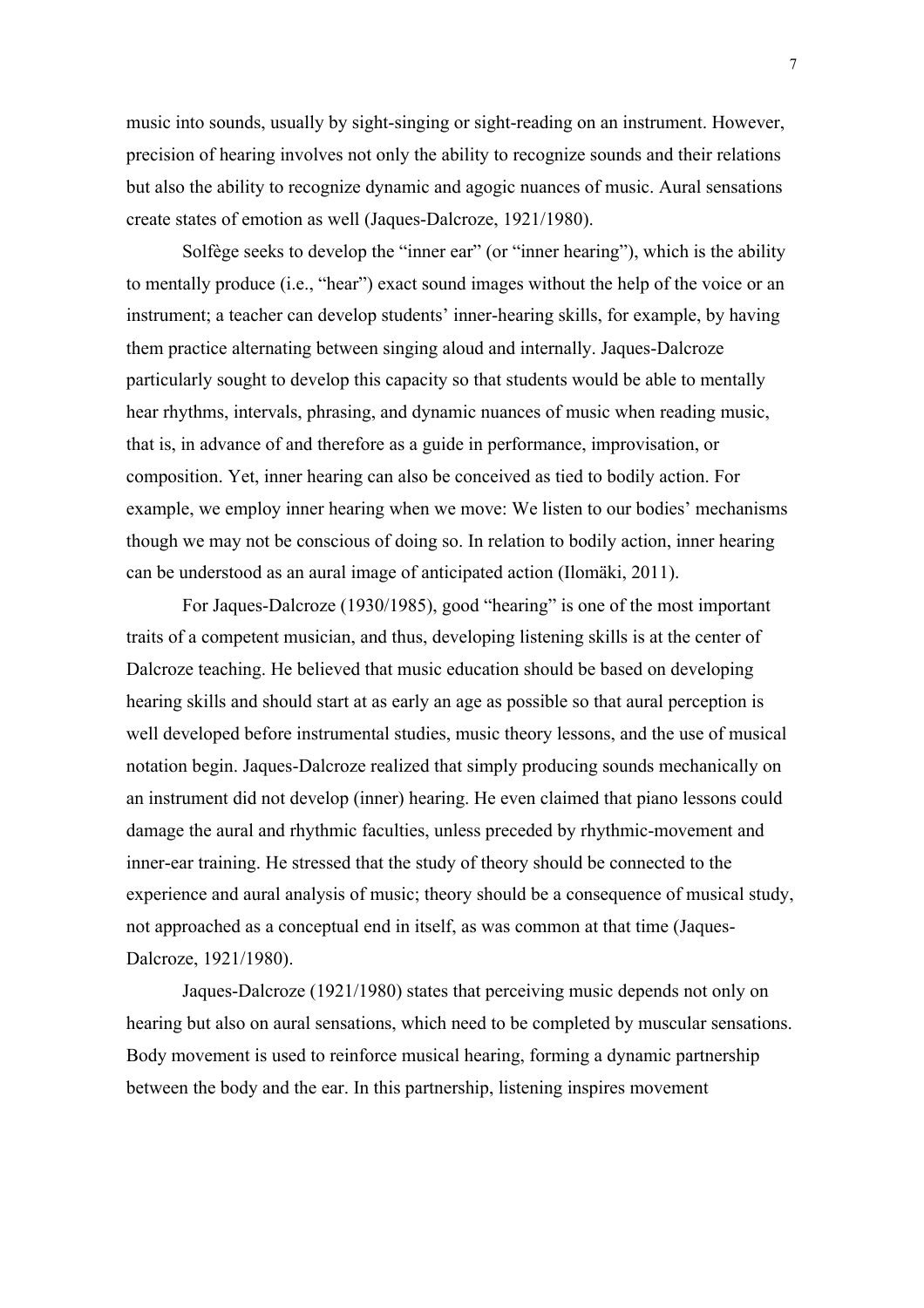expression, while moving guides and informs listening. The goal is also that students can understand what they hear and hear what they understand. For example, the students can be asked to identify one- and two-line melodies and to walk alone when hearing a unison melody and together with a partner when hearing a two-part melody; or, when learning to distinguish major and minor triads, students can be asked to cross their arms when hearing a minor triad and to keep their arms open when hearing a major one. The possible pedagogical reasons behind these exercises are that the bodily involvement compels the student to react in bodily "terms" and—to be correct—to concentrate. The bodily movement gives the student something concrete to do, at the same time as it apparently clarifies listening, strengthens musical memory, and reinforces understanding of musical phenomena. In fact, movement seems to structure listening when one does not even think consciously about one's movement (Johnson, 2007). The students learn from each other without having to be afraid of being judged for an incorrect answer. In addition, the teacher is able to see the responses of all of his or her students at the same time.

The Dalcroze solfège applies a *fixed do* system. <sup>2</sup> However, today, many Dalcroze teachers use *movable do* or some other note- and function-naming system. In Dalcroze solfège, there are also special exercises for developing perfect pitch, accurate hearing, and refined intonation (e.g., Choksy, Abramson, Gillespie, & Woods, 1986). Usually, pitches used in the beginning exercises are not limited but use the entire diatonic scale. Intervals and harmonies are studied within the context of the scale through singing. In teaching, any musical material is used and teachers also often invent new songs and melodies, both when teaching solfège and when teaching rhythmics (Johnson, 1993). Learning songs and melodies by ear particularly practices musical memory. All solfège exercises require attention, alertness, and concentration (see Figure 7.1 and Sample Exercises A and B).

[FIGURE 7.1.]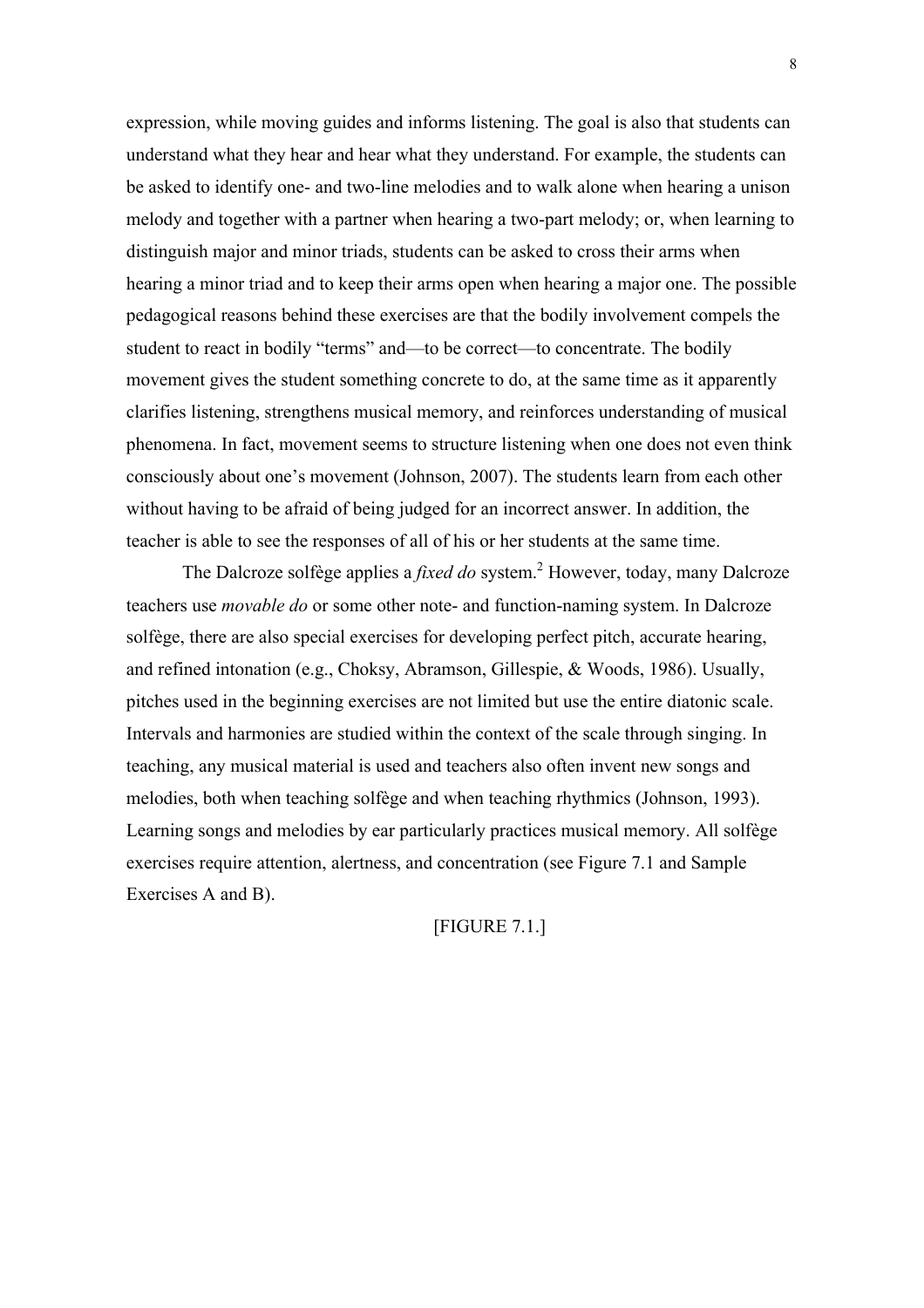Sample Exercise A (This exercise is a variation of Mead's exercise; see Mead, 1994, p. 13.):

- 1. Sigh-sing the melody (using note names or numbers, and conduct in 4/4).
- 2. Sing the melody repeatedly. When the teacher says "Hop!" change the tempo to twice as fast. In the next "Hop," return to the original tempo (quick-response exercise).
- 3. When singing the melody, change the meter in each measure as indicated by the teacher (for example: 4 quarter-notes, 4 eighth-notes, 4 half-notes, 4 quarter-notes).
- 4. Change the last quarter-note (or any one of the notes) of each measure to a half-note.
- 5. Sing aloud only g-notes, and sing the other notes in silence (inner-hearing exercise).
- 6. Add to the previous exercise: Clap on all the c-notes (multitask exercise).
- 7. Sing the melody, but improvise or vary the melody of the third measure.

#### Sample Exercise B (pitch discrimination):

The teacher sings or plays the melody (e.g., the one in Figure 7.1); for each measure (one measure at a time), the students sing, echoing back the repetition of each measure. For an additional variation, when echoing the melody, the students

- 1. toss and catch an (imaginary) ball on the highest note in the measure.
- 2. bounce and catch the ball on the lowest note in the measure.
- 3. combine exercises 1 and 2.

Jaques-Dalcroze holds that music is not purely intellectual; it works through the senses and sets the whole sensory being echoing to the vibration of sound. Hearing in itself is a very physical thing. It is a form of vibration that starts off as a kinesthetic sensation. Sound waves penetrate the body tissue and the eardrum receives sounds as tactile vibrations that resonate throughout the body.

Also, listening to music is grounded in the body (e.g., Stubley, 1999). It is not only an act of grasping meanings but also an action-oriented intentional activity of making sense of the world (Tuuri & Eerola, 2012). Using the notion of listening metaphorically, we can note that the human body as a whole holds a listening attitude. Listening to music with the whole self refers not only to the physical reactions of the body but also to the listening that comes from a "felt" bodily understanding of what the music means. Levin (1989) uses the notion of "preconceptual" listening: a listening that involves the entire body, the body of felt experience. It is a listening structured not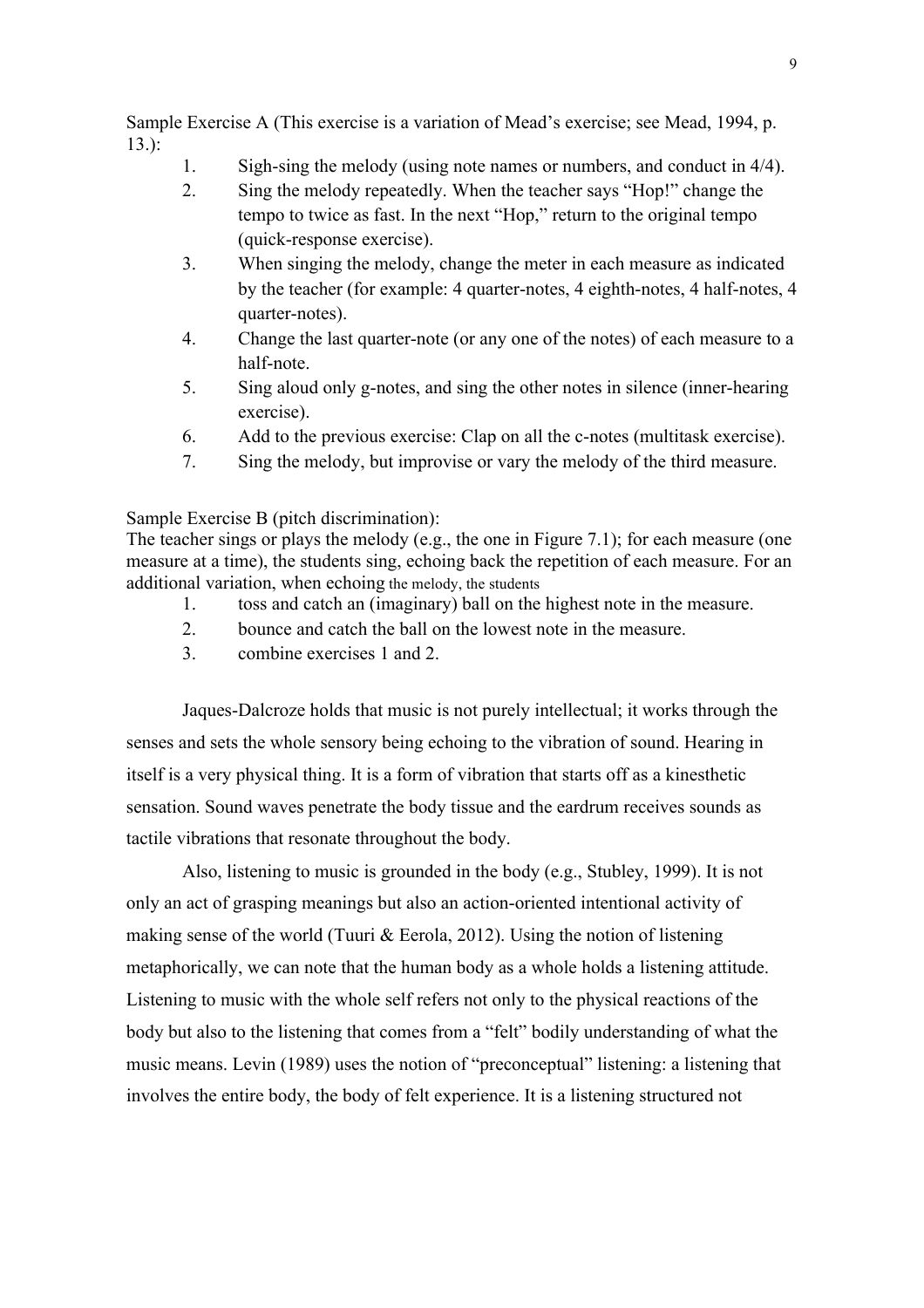simply by the intentionality of conceptual grasping, but also by listening attuned through feeling. According to Levin, a musician develops skillful listening by allowing his or her body to become itself a medium, an instrument, for the resonance of sound.

The Dalcroze approach develops this type of preconceptual listening, which is tuned to oneself. As a teacher asks students to listen to the reactions in their bodies, he or she is enabling them to connect, not only to music, but also to their own response to music, to themselves. It seems that this echoes what Levin (1989) tells us about skillful listening in general; he argues that the cultivation of listening is a "practice of the Self," which enables us to listen to our bodies' felt needs (p. 38). This kind of listening happens in our inner ear as a capacity of the body in its ontological wholeness. It seems that Jaques-Dalcroze had ideas similar to those of Levin, but in the context of music education, namely, how to make music making more personal and connected to one's own self. From this perspective, Dalcroze teaching includes the practice of self, by encouraging students to listen sensitively to their own reactions in the body, that is, sensing the psychophysiological self. Thus, the moving and sensing body, by resonating through sounds, contributes a sense of wholeness.

#### *Improvisation and the Ability of Spontaneous Expression*

In Dalcroze exercises, students improvise by moving, singing, or playing an instrument. Overall, Dalcroze practice offers abundant possibilities for such improvisation and spontaneous expression. Improvisation motivates students to express their own ideas, stretches students' imaginations, and brings about a sense of accomplishment and satisfaction (Mead, 1994).

Jaques-Dalcroze (1921/1980) regards instrumental improvisation as quick and spontaneous composition. Musical improvisation offers a way to apply and give sonorous form to things learned (e.g., various rhythms, forms, harmonies, and dynamics) to reveal musical understanding and to develop creative facility. Also, the teacher can assess what students know by hearing what they can invent. Improvisation should be an essential part of instrumental studies from the beginning because it teaches students to express their musical thoughts and feelings spontaneously through their instrument.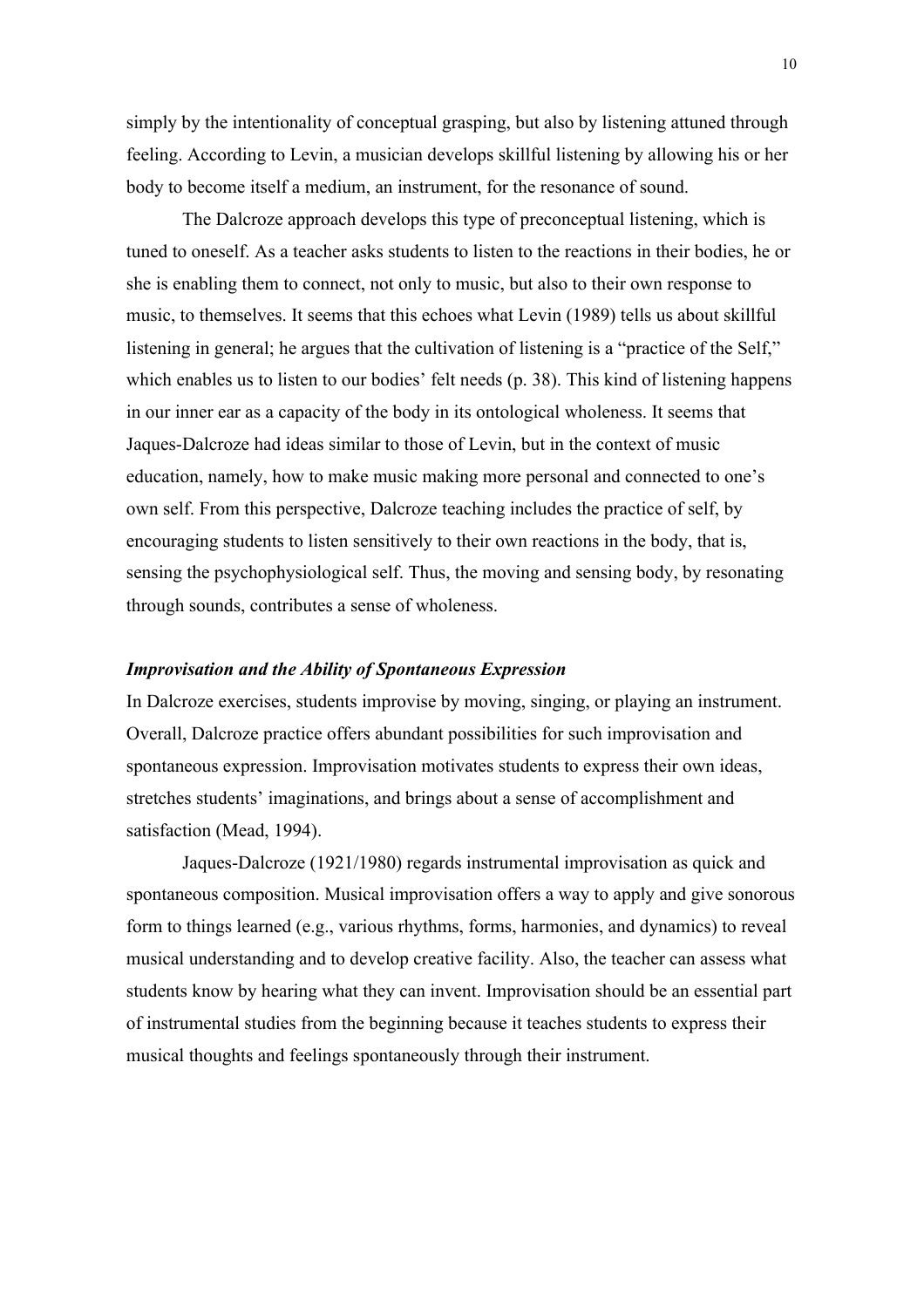In teaching improvisation, it is important that exercises are meaningfully designed and of a suitable difficulty level for the participants; these parameters in turn promote a security and willingness to improvise. It is also important that improvisation is practiced regularly. Integrating improvisation in teaching can be realized in little things, such as varying a way of clapping or stepping, or accompanying one's movements with different sounds. Using the voice in movement-improvisation exercises is also a way to approach instrumental improvisation.

In Dalcroze teaching, many different forms of movement improvisation are applied. Movement improvisation develops the ability to lead or follow, imagination, initiative, communication, trust, responsibility, and spontaneity. Some practical examples of movement improvisation include the following:

- Following in movement the music or the leader's movements (see Figure 7.2)
- Exploring space, time, and energy with exercises
- Employing creative movements inspired by images, emotions, stories, or pictures
- Moving or leading the movement by a certain body part (head, shoulder, elbow)
- Integrating movement and voice exercises, for example, following your own/another person's voice in movement, or accompanying movement with the voice or an instrument
- Transforming a rhythmic phrase into movement (and sounds)

Dalcroze teachers are expected to be able to improvise music in their lessons, and several Dalcroze-based texts include exercises for developing keyboard improvisation skills (e.g., Mead, 1994, pp. 203–210). Improvisation is designed to initiate a response in movement; it is the main means of dialogue with the students. When the students respond to the music and the teacher responds, in turn, to the students through the music, there is a spontaneous interaction that recorded or notated music does not allow. The music is constantly changing according to the students' responses; the music is being created at the same time that the movements are being enacted. Even though it is a big advantage for the teacher to be able to tailor the music for each exercise in the teaching situation, improvising music for Dalcroze exercises is demanding as the teacher simultaneously has to be aware of and follow the students and their movements while playing. It is also a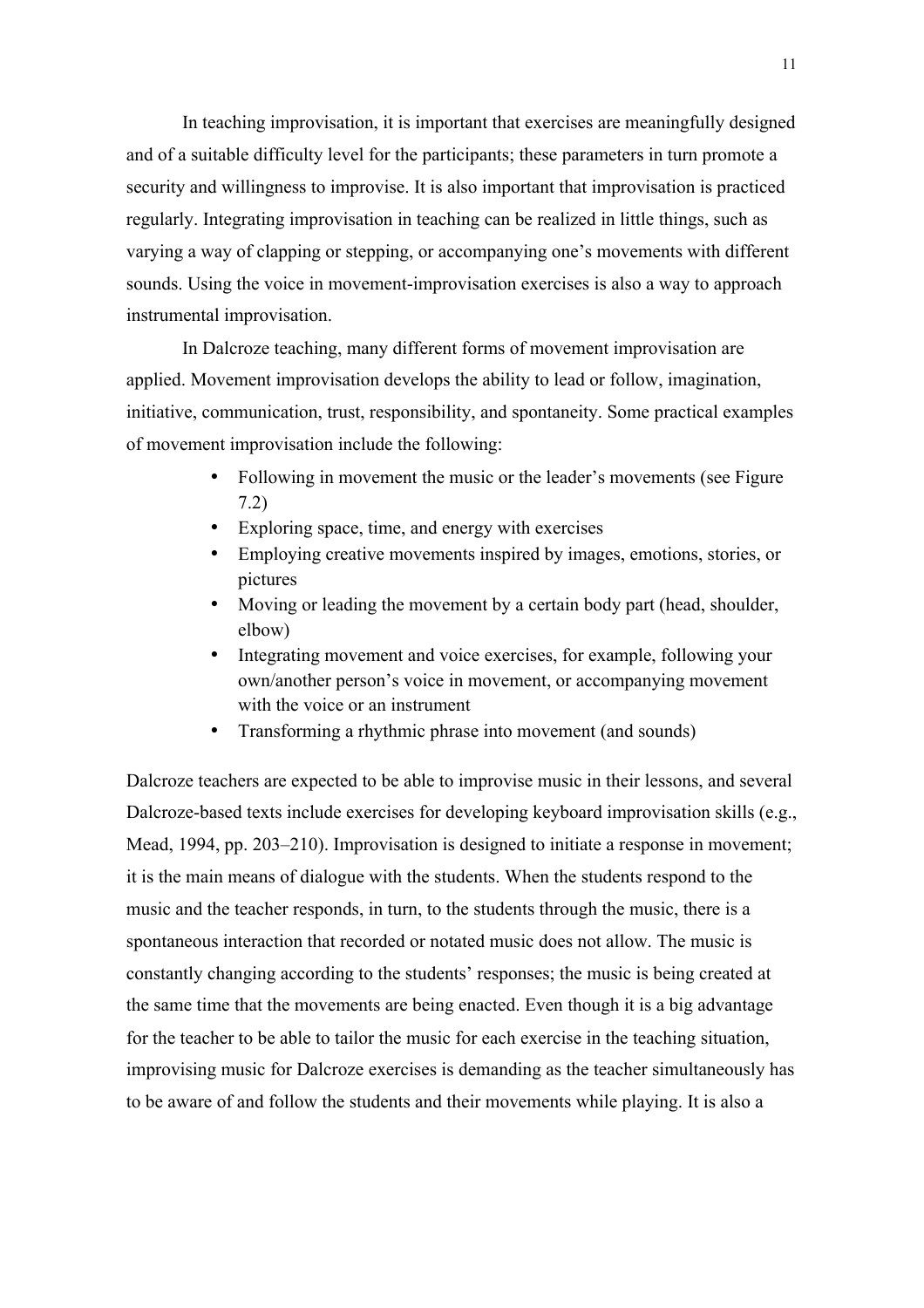challenge to play in such a way that evokes, supports, or effects a change in the movement.

#### *Plastique Animée and Kinesthetic Awareness*

Plastique animée aims at expressing music in movement, embodying all shades of it, and making it visible. Often in exercises, students make movement-compositions to a given piece of music that is associated with choreography. It is considered a way of discovering, understanding, and revealing the musical text, and an application to which practitioners can bring all that the students have studied in the other areas of the approach. As a "living analysis" of the musical score, a movement-composition entails portraying primarily the form, structure, style, and/or expression of a musical work through interpretative movement. It is also possible that the people moving together create music, even "in silence," in collective movement. Although movement itself is "composed," its expressive and spontaneous quality is emphasized. As Jaques-Dalcroze (1921/1980) views it, "movers" simultaneously create and, through experiencing their own movement, receive or "sense" artistic expression, allowing them to feel and express music for their own pleasure.

Plastique animée invites students to express natural and spontaneous reactions and individual images, not just to repeat a learned series of movements or to be guided by supposedly fixed aesthetic objectives. Jaques-Dalcroze (1921/1980) wanted both dancers and musicians to replace their intellectual thinking with spontaneous feelings, to fuse instinctively with music. Such plastic movement within the Dalcroze approach, then, is always connected to personal experiences and feelings. The internal experience sensitivity toward music and its expression—is more important than the qualities of external performance.

Plastique animée also aims to achieve perfect balance in bodily actions—a matter of being able to control all the movement qualities in relation to time, energy, and space. The kinesthetic sense plays a crucial role in achieving this control. It seems that Jaques-Dalcroze intuitively understood what researchers (Sheets-Johnstone, 2011) have since verified, namely, that the kinesthetic sixth sense—the body's ability to monitor, feel, or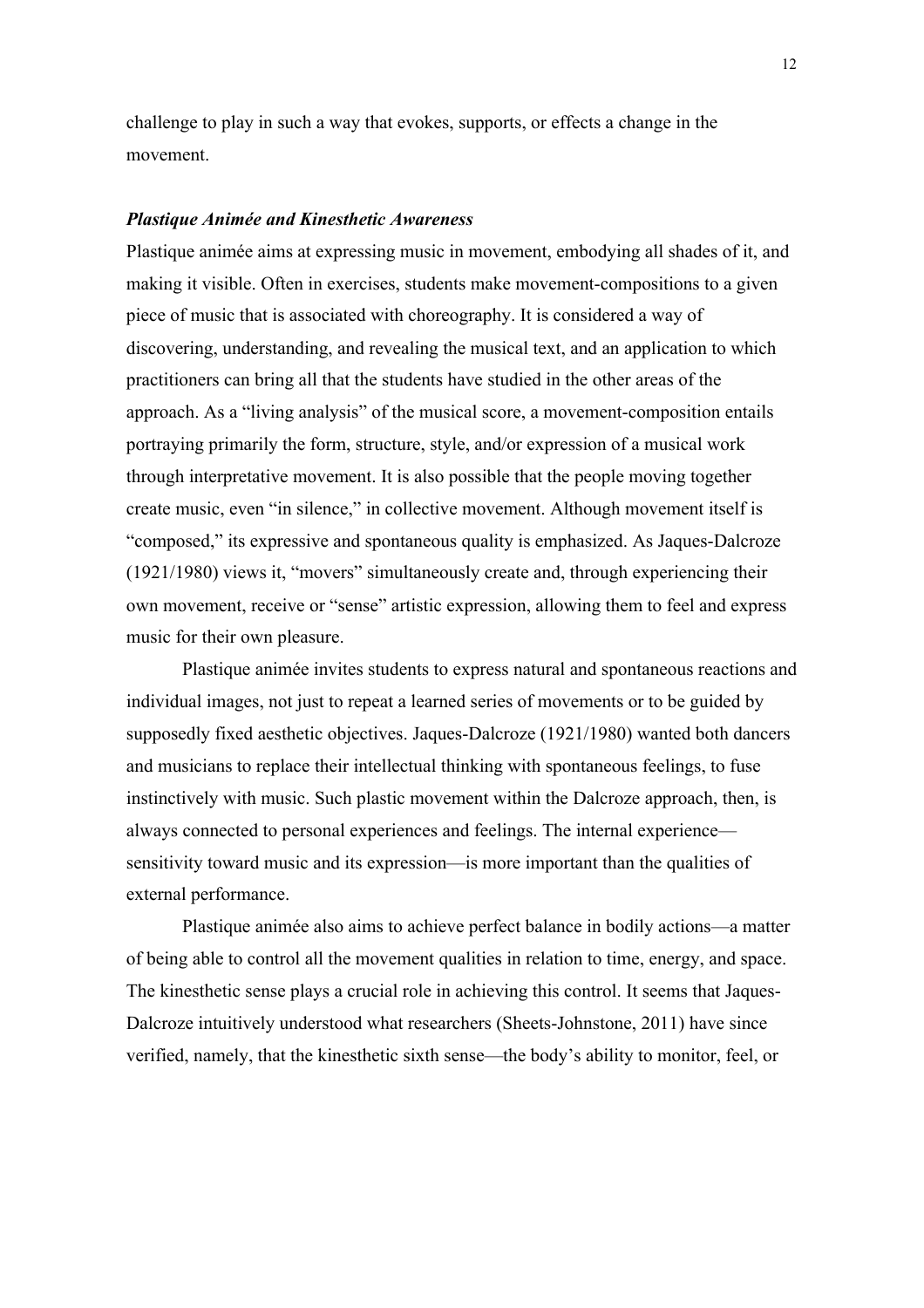sense movement—is our basic perceptual organ and the source of perceived qualities of time, space, and energy. $3$ 

### Starting Points and Pedagogical Principles

#### *The Holistic View of Human Beings and Embodied Understanding*

Using today's terminology, it could be said that the understanding of the human being that underpins the pedagogical views in Dalcroze teaching is holistic (Westerlund  $\&$ Juntunen, 2005). Jaques-Dalcroze stresses that the body and the mind are inseparable, and he wants to establish a balance between thinking and doing that in turn promotes freedom of imagination and emotion and thus general well-being. Following this, there is an understanding that the bodily roots and bases of musical learning should be reinforced in music education. In my understanding, Jaques-Dalcroze's thinking is in line with the ideas of Maurice Merleau-Ponty (1908–1961), a French philosopher of the phenomenological tradition, who seems to have struggled with the same challenges in a theoretical way within philosophy that Jaques-Dalcroze did in a practical way within music education (Juntunen, 2004). Merleau-Ponty's (1962) work can be interpreted as an effort to unify the world and our experience of it and to turn our attention to the importance of embodied, prereflective experience. Jaques-Dalcroze suggests that we come to know the musical world and ourselves through meaningful mind–body exploration and experiences that combine music and movement and take place in interaction with others and the world. Thus, in Dalcroze teaching, knowing and doing, theory and practice, self and others are blended together to form a holistic entity. Emphasizing this holistic view of the body–mind connection and the importance of action and experience in learning echoes the ideas of the American pragmatist John Dewey, who stresses how we only know the world through our active orientation toward it.

The attempts to facilitate embodied experiences and to reinforce the mind–body connection are manifested in various aspects of each teacher's actions and teaching procedures, for example:

- The same musical idea is studied through various activities and areas of study, which are integrated in teaching.
- The mind–body connection is reinforced by combining (a) sensing with action (e.g., expressing in movement what is heard); (b) thinking with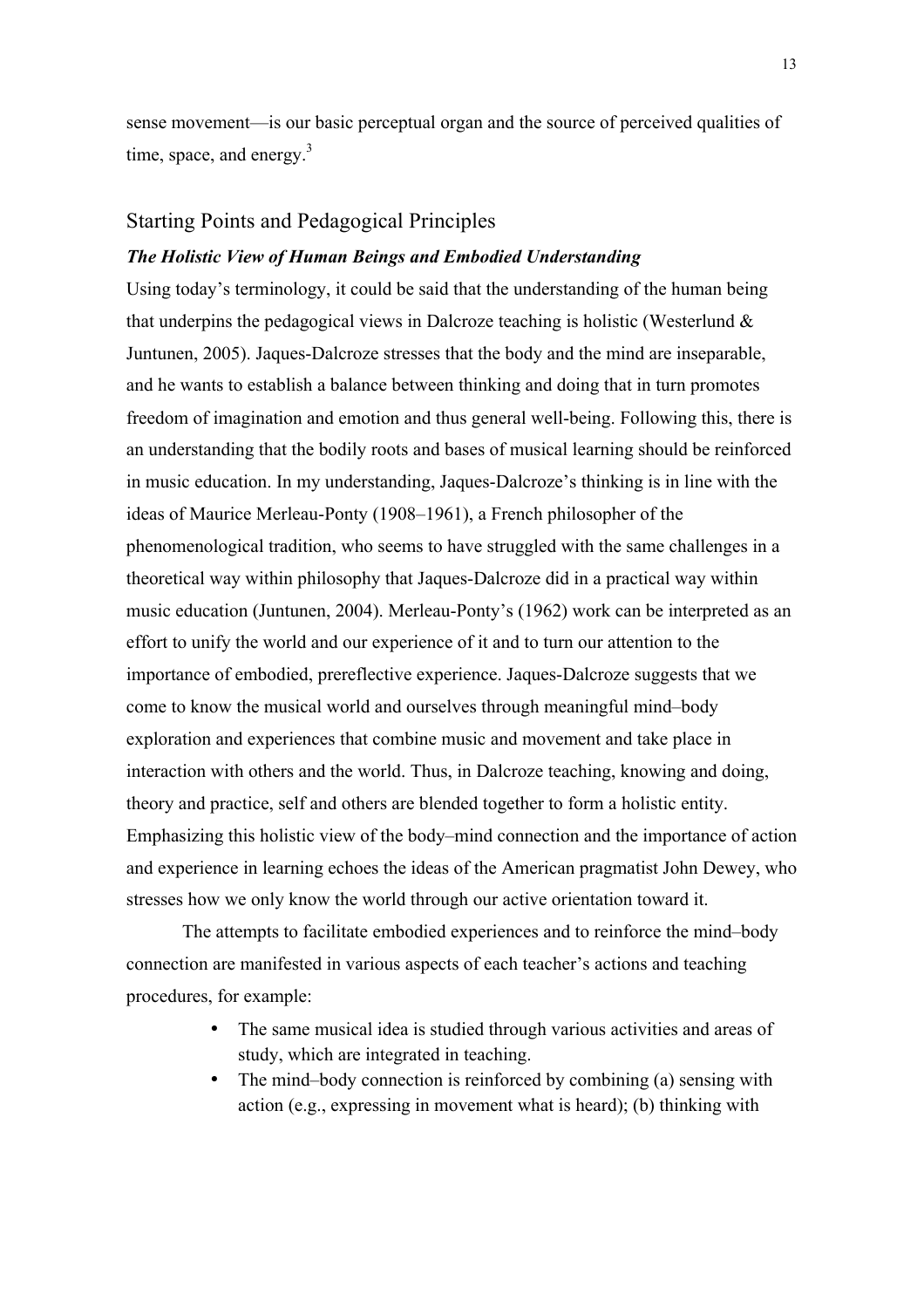action (e.g., becoming aware of, remembering or analyzing one's movements, or expressing in words bodily experiences); and (c) feeling through action (e.g., expressing the emotions aroused by music through movement).

Thus, in the exercises, sensing, action, feeling, and thinking interact, making students both bodily and mentally active, and allowing students to experience things for themselves.

#### *Constructivist View of Learning*

The conception of learning in Dalcroze teaching resonates with the basic principles of constructivism: Teaching processes build on students' earlier understanding and knowing and gradually proceed based on students' ongoing responses and progress. Though students are taught at a pace that is suited to their individual development, learning is understood to take place in interaction with other students. Students work with partners or in small or large groups, and they are encouraged to pay attention to and become aware of the movements of other students and to collaborate and solve problems together, as well as to learn from each other. The fact that a student is seen as an active agent, construing knowledge as a result of (inter)action, communication, and experience, reflects social constructivist views (Vygotsky, 1986). Furthermore, viewing the teacher as guiding the learning process rather than transmitting knowledge is foundational to the constructivist conception of learning.

#### *Play and Joy as Educational Tools*

Jaques-Dalcroze (1921/1980) was convinced that joy is the most powerful mental stimulus for learning. To inspire a free and joyful atmosphere, many of the exercises are shaped as musical games in which students play "against" the music, according to set rules, but without competition between one another. Play challenges, because it demands the reordering of one's own know-how to overcome and rise beyond obstacles and the unexpected (Csikszentmihalyi, 1990). Joy arises when students experience balance between present capacities and the task in question. Furthermore, positive experiences foster positive motivation to study because merely acquiring information does not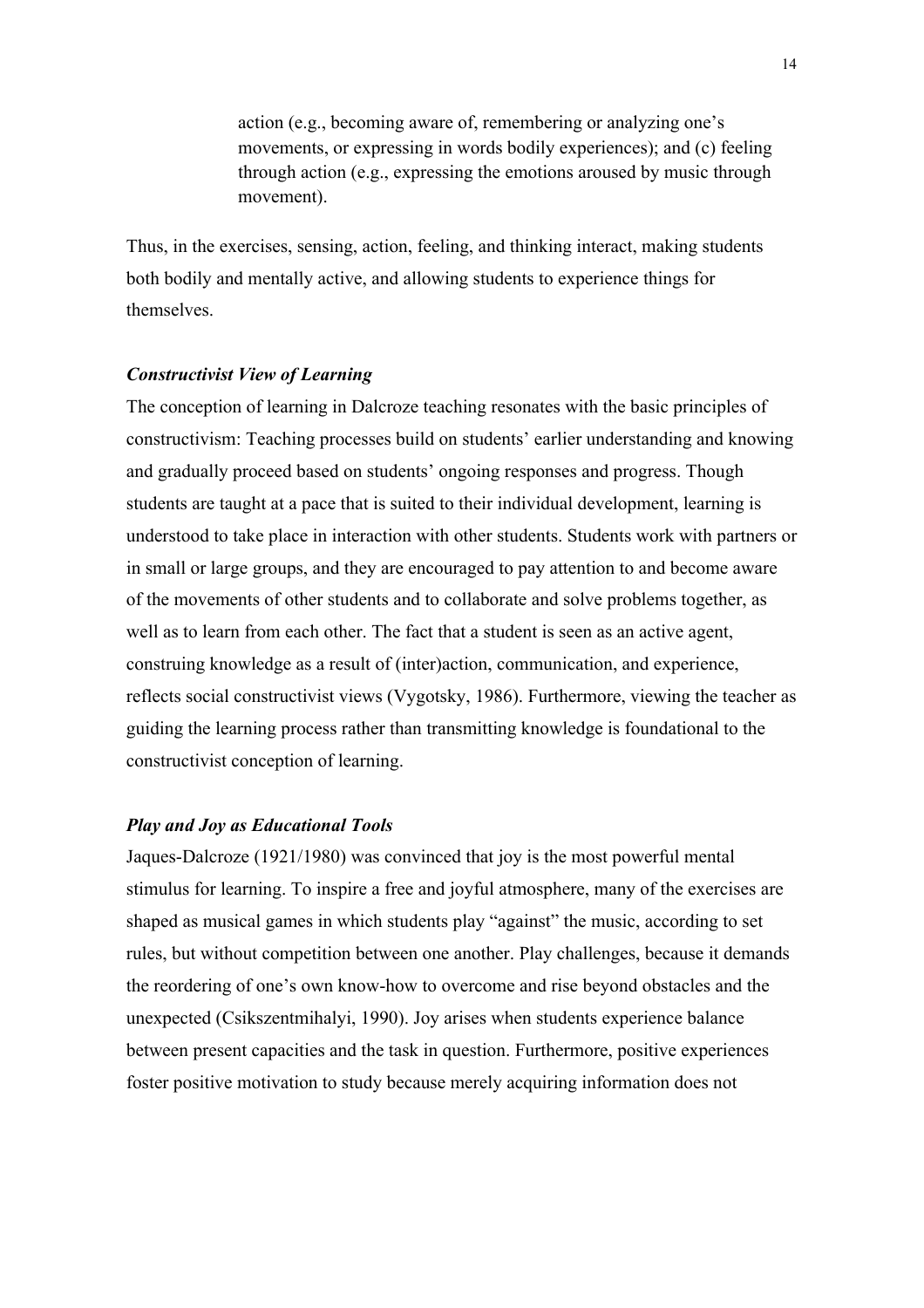generate motivation, but rather, it comes from and is experienced by the "felt" body (Sheets-Johnstone, 2011). Furthermore, according to Jaques-Dalcroze (1921/1980), the spirit of the game liberates the student from being self-conscious and the state of joy intensifies the students' imaginative and artistic faculties.

# Aims and Broad Goals

Previously in this chapter, when examining the main points, I articulated many goals of the Dalcroze approach. Among these are receiving and expressing rhythmic qualities of movement, acquiring finesse of hearing and listening, and developing skills in improvisation and musical expression. In what follows, I will review three central ways that the approach benefits students: (a) developing general bodily skills, awareness, and knowing; (b) learning through kinesthetic experiences; and (c) deepening musical understanding. Additionally, it should be noted that Dalcroze teaching engages numerous capacities and qualities of a student, and personal transformation is not limited in connection with music. The exercises also aim to enhance nonmusical general capacities such as attentiveness, concentration, memory, the reproduction or change of an action, communication, social skills, imagination, and creativity.

# *Developing General Bodily Skills, Awareness, and Knowing*

First, students' motor skills and coordination are developed through various kinds of movement exercises incorporated in integrated processes of rhythmics, ear training, improvisation, and plastique animée to, for example, enable the student to manage his or her movements in related activities, such as playing an instrument, singing, and conducting. Of course, the training of motor skills has to follow and support the general and individual phases of physical development.

Through a deeper analysis, Dalcroze training aims to develop not only bodily skills but also bodily knowing or "bodily knowledge," meaning improved knowing in and through the body (Parviainen, 2002)*.* Bodily knowledge originates in the body's interaction with the world and has a direct connection to the senses and bodily awareness, as well as to psychomotor abilities, skills, and actions. It includes the realization and understanding of movements, as well as being able to accomplish them, which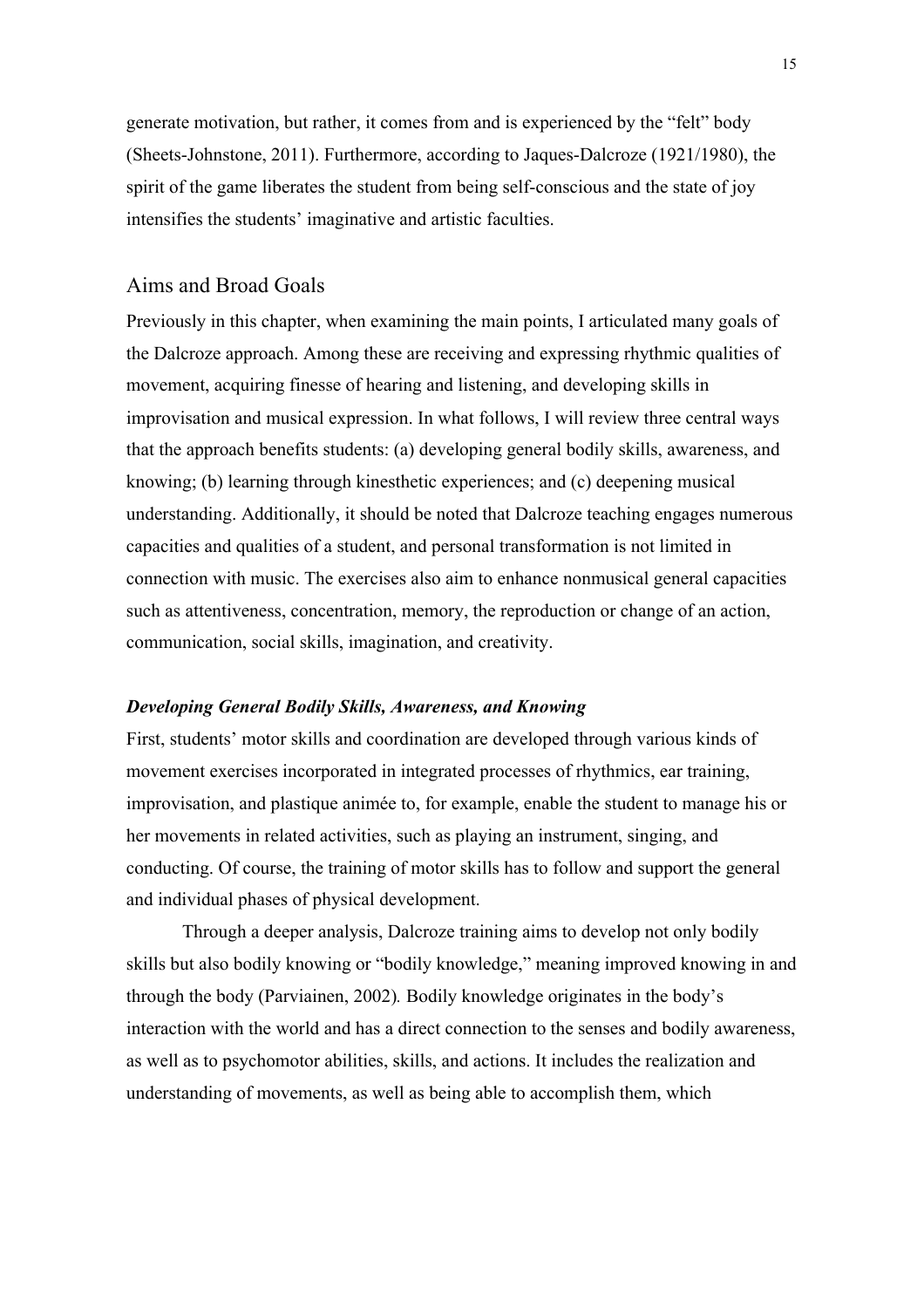necessitates bodily practice and skills. This knowledge is acquired through observing our own movements and through "listening to" our kinesthetic sensations. Exercises and ideas from various awareness techniques, such as Alexander Technique and Feldenkreis, can also be applied. Bodily knowing encompasses all the senses through which we know ourselves as whole; it is the foundation of all our knowing and sense of self.

### *Learning Through Kinesthetic Experiences*

Second, it could be argued that Dalcroze teaching offers opportunities for learning through movement and thus through kinesthetic experience. To make use of kinesthetic experiences in learning, it is crucial to guide students to pay attention to and become aware of bodily sensations and experiences—to make them kinesthetically aware. To enhance kinesthetic sensitivity, variations of movements are encouraged. For example, students can be asked to walk on their toes or heels, sideways or backward instead of just walking normally forward. When accomplishing any movement for the first time, we become aware of its felt qualitative character (Sheets-Johnstone, 2011). Thus, to get a sense of this original experience in habitual movements, such as walking, we need to try different ways of doing them. By making the familiar strange, we familiarize ourselves anew with the familiar.

Students can also be asked to change and differ their movement expressions, or to imitate somebody else's movement. Finding another way compels awareness and also invites students to become more connected to their personal self (Juntunen  $\&$  Hyvönen, 2004). According to experienced Dalcroze teachers, by constantly requiring personal responses and awareness of oneself, Dalcroze teaching develops a student's selfknowledge and sense of self and also helps the student to better communicate with other "selves" (Juntunen, 2002a).

There are also other ways of awakening kinesthetic awareness, for example:

- Starting the teaching session with a warm-up exercise, in which it is possible to experience a change in the body (e.g., muscular activation, more profound breathing, relaxation, or better position)
- Asking students to think, remember, repeat, imagine, analyze, or describe one's movements and bodily sensations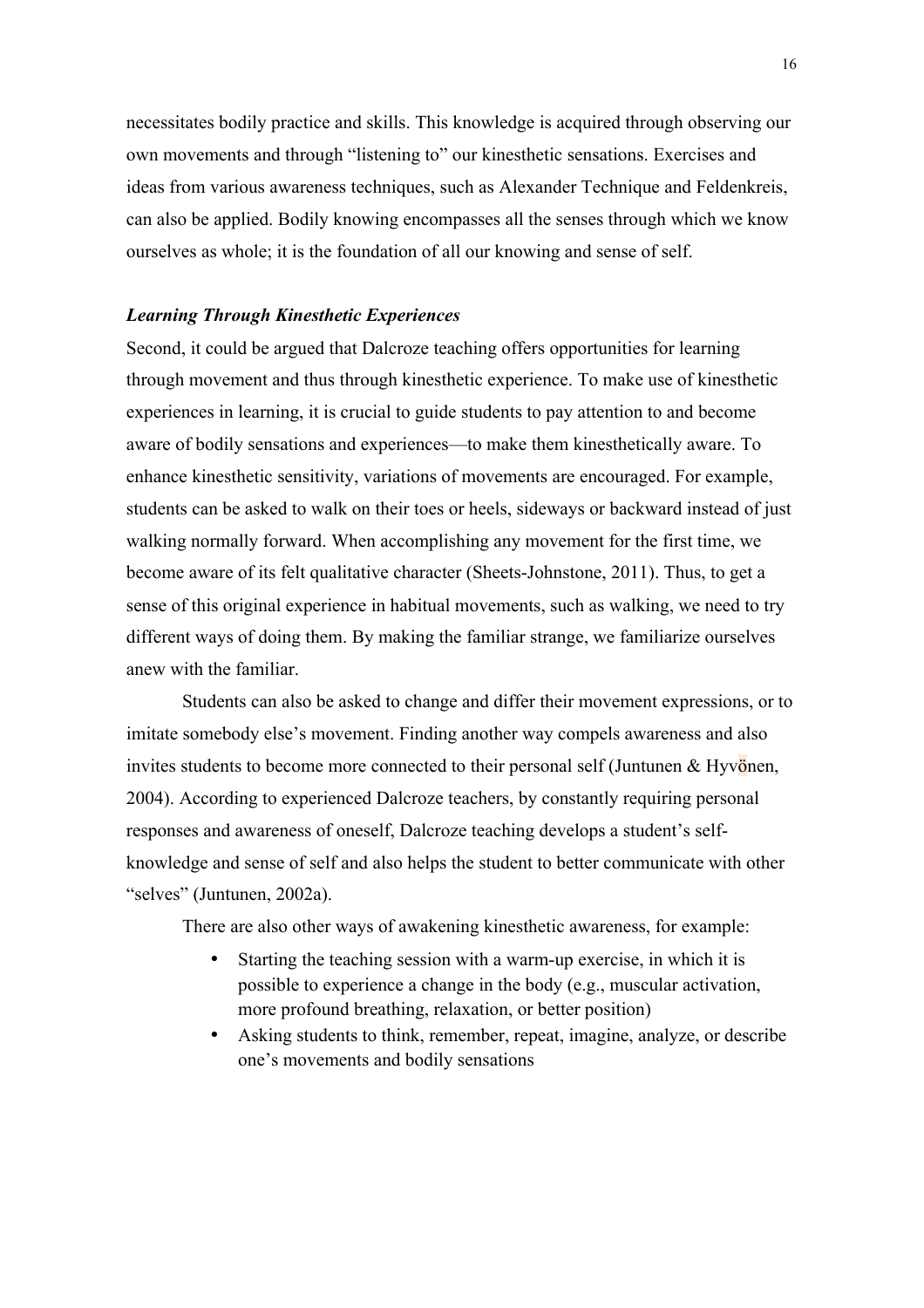- Studying gestural points of departure and arrival in movement (e.g., starting and stopping walking or becoming aware of the hand gesture when tapping on a hand-drum)
- Applying an excitation and inhibition exercise (For instance, students walk with the pulse of the music. Every time they hear a triplet, they stop or start walking again. However, they are not supposed to react to any other kind of change in the music, for example, to stop walking if the music stops; in other words, they have to resist the "natural" reaction. They have to be simultaneously ready to react and to resist reaction. This sort of exercise forces constant attention and conscious control over the kinesthetic processes.)

### *Deepening Musical Understanding*

Third, Dalcroze teaching aims to deepen musical understanding. Despite the visceral, physical nature of music, current music education still emphasizes relatively few nonverbal approaches to musical understanding. It is commonplace to think that concepts should be explained and understood abstractly before they are experienced directly, that concepts give experience its categorical structure. Hence, musical concepts are often taught prior to the empirical experience of the external world. In Dalcroze teaching, students are not expected to learn concepts or rules before they actually experience the practice in question. Movement experiences are incorporated into musical learning, and the conceptual understanding of music is based on those experiences. However, knowledge gained through bodily experience is not *objective* knowledge, but rather knowledge that contributes to one's unique *subjective* understanding of some particular matter. The transformation depends on personal variables and, in particular, awareness of and reflection on one's actions and experiences.

In my understanding, Dalcroze practice, first and foremost, develops a bodily understanding of music, which can be approached through the notion of habit: Understanding of a musical subject or phenomenon as a habitual action implies bodily knowing its meaning in use. Thus, the Dalcroze approach appears to primarily develop a prereflective mode of knowing, "a bodily way of being in sound" (Juntunen, 2004, p. 68) that forms the basis for subsequent reflective thought. Through causing a change in musical actions, embodied involvement also transforms (conscious) thinking and,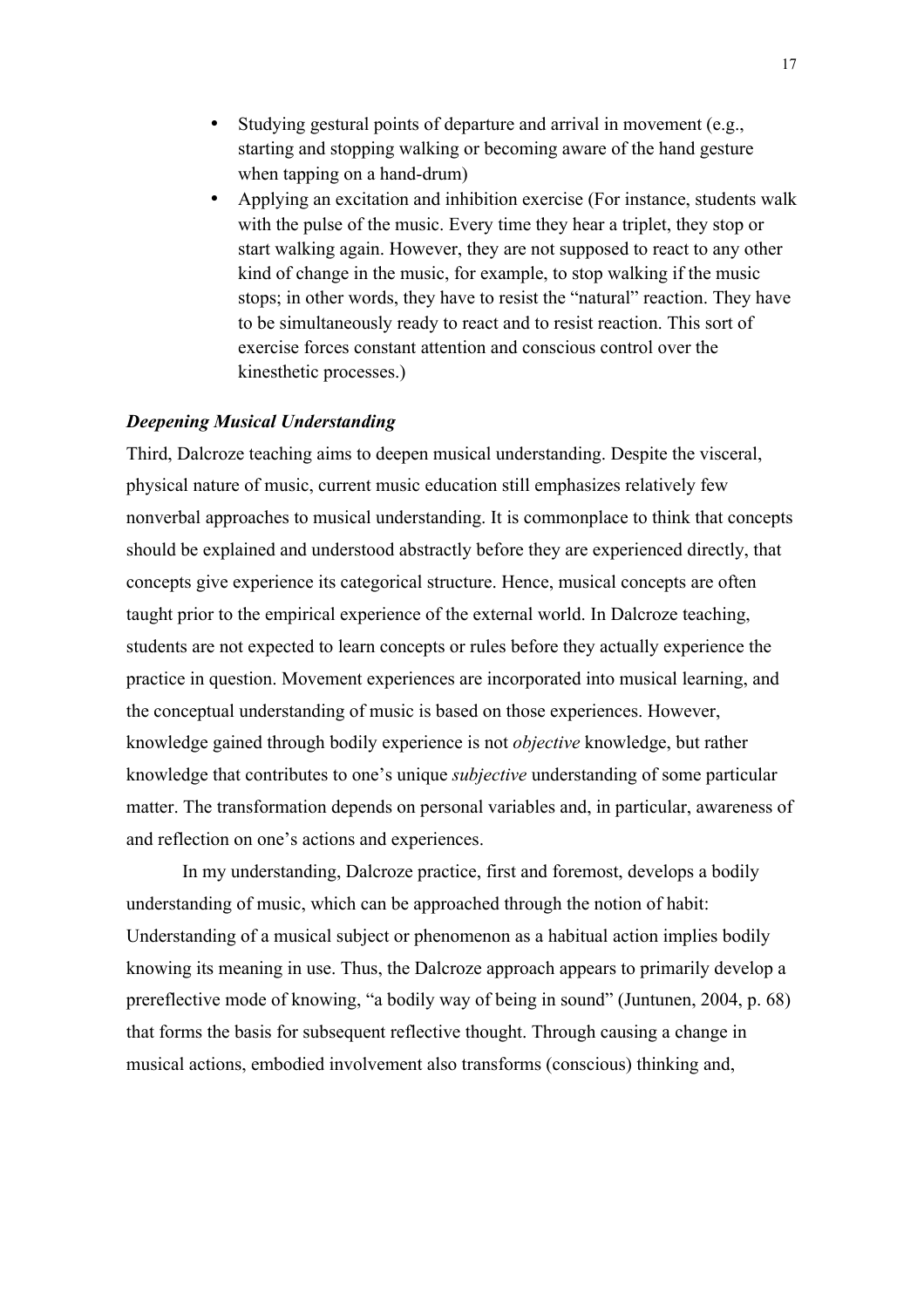consequently, shapes both thinking in action and thinking as action (Juntunen & Westerlund, 2001).

Another way to interpret how body movements relate to musical understanding is to analyze their use as a physical metaphor: Music can be transformed into a physical expression, and bodily response implies the metaphor in structuring musical meaning. Bodily exploration of a musical meaning can imply various things: The teacher can guide students through certain physical metaphors—movements that seem to embody a certain musical meaning—that allow students to comprehend one (or some) aspect of it.<sup>4</sup> In this case, the process is primarily designed to teach students to be able to understand (prereflectively or reflectively), name, recognize, read, or notate a certain musical phenomenon—or all of these skills. Yet, physical metaphor is not necessarily only conceptual mapping from movement to musical understanding. According to neuropsychologist Jaya A. Seitz (2005a), there are different kinds of metaphors and they are largely nonconceptual and entail, for example, cross-modal mappings that may operate largely outside of conscious awareness. When a teacher offers a musical phenomenon (e.g., phrasing of a piece of music) for bodily exploration, meaning that the students are encouraged to freely explore the phenomenon through spontaneous movement without specific models or verbal guidelines or explanations, the exercise may aim to generate diverse performance options, resulting in improved nonconceptual or bodily understanding of the music. In this way, the kinesthetic response to music is then, at first, spontaneous and prereflective but gradually, as the process proceeds, becomes more intentional.

In my view, Dalcroze teaching is based on a belief that what can be known through bodily experience, while often incapable of being expressed in words, is known at a deeper and often more functional level. Movement-based learning is considered prereflective knowing and can be understood as a process of musical understanding that moves from the concrete doings of music making toward the abstract and/or conceptual. Bodily exploration of music can be followed by reflection and using words. To think, remember, and express one's experiences strengthens the mind–body connection and initiates a transformation of images, ideas, or the meaning of earlier experiences—and often all three. It can also initiate awareness of "I" as the subject of experience. In my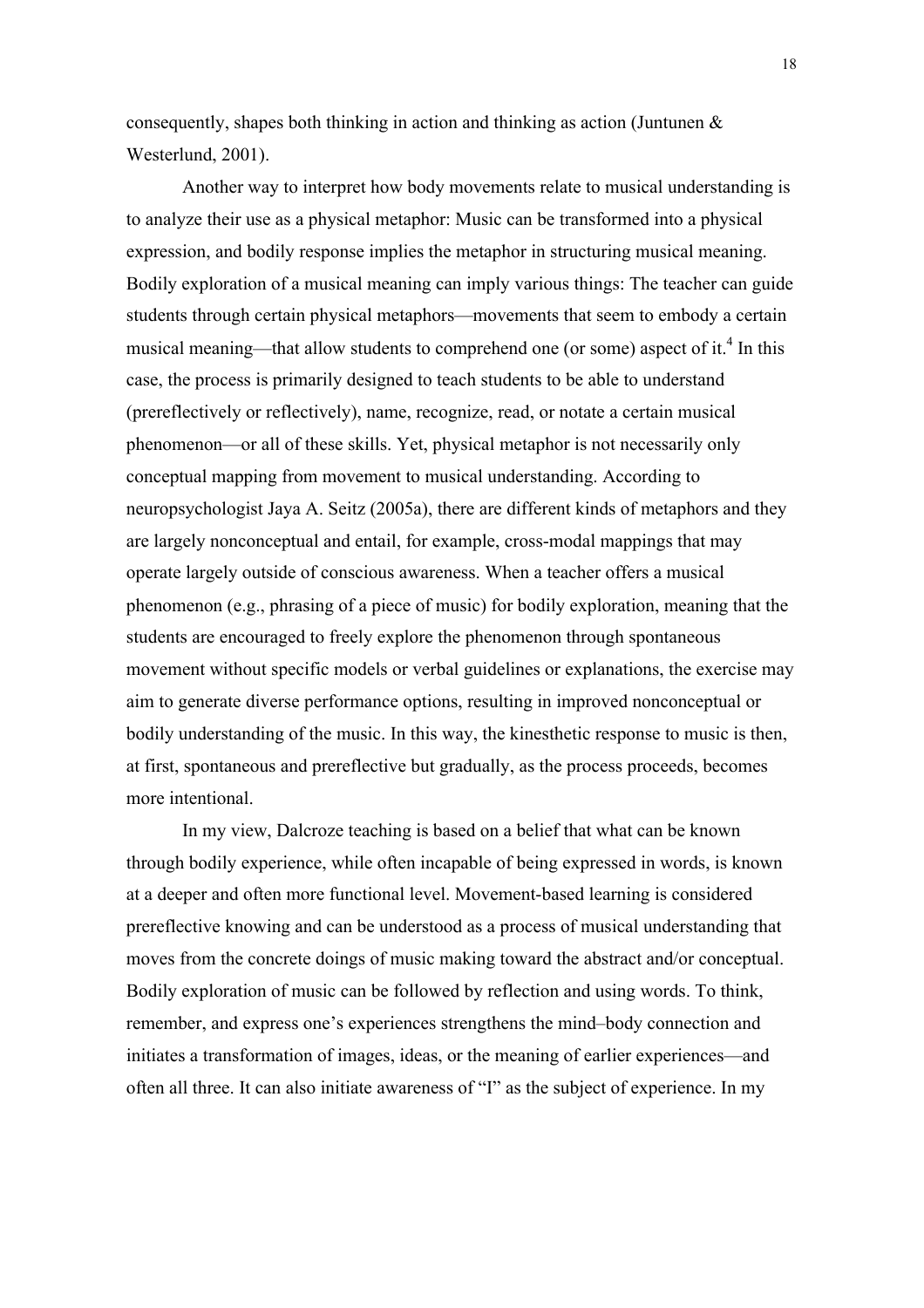teaching practice, I often allow students to talk in pairs for a minute about their experiences right after being actively involved in an exercise or a process, when they have a fresh sensation of "having been moved." As a person uses words to describe or reflect on his or her experiences, these words embody the personal experience and hence have an immediate meaning for the person using them. Students also learn from each other through shared experiences. Although one will never experience and understand things as another person does, the words of another may initiate new understanding of one's own experience.

### Practical Applications

The ideas of Dalcroze pedagogy can be applied to all levels of music education, including colleges and universities, early childhood education programs, primary and secondary schools, private lessons, and community settings for both newborns and older adults. In addition to music and music education, the approach is applied and researched in a wide range of academic disciplines and research fields including theater, dance, cinema, somatic education, special education, therapy, and gerontology (Mathieu, 2010). In some cases, the practical applications have developed so differently in different countries that one may question whether these different developments can be called the same thing.

Teachers usually create their own ideas, exercises, and materials and should be prepared to adapt them to fit each teaching situation. Music is explored through movement and other musical activities such as singing, listening, and improvising. Teachers can also organize singing games and songs with movement; folk, ethnic, and historical dances; and story creation and various types of dramatization. All of these activities are expected to form a logical developmental sequence—a process in which two learning modalities appear to be at work: the intellectual and the sensory. More specifically, there is "a cyclical and spontaneous flow from idea into action into idea" (Alperson, 1994, p. 242). Often, the process is designed around a musical subject or idea, for example, tempo, meter, phrasing, or form. As the process develops from easy to difficult, it involves students in a pleasurable experience at all times. Importantly, it partly is an extension of previous work and partly includes the presentation and manipulation of new material.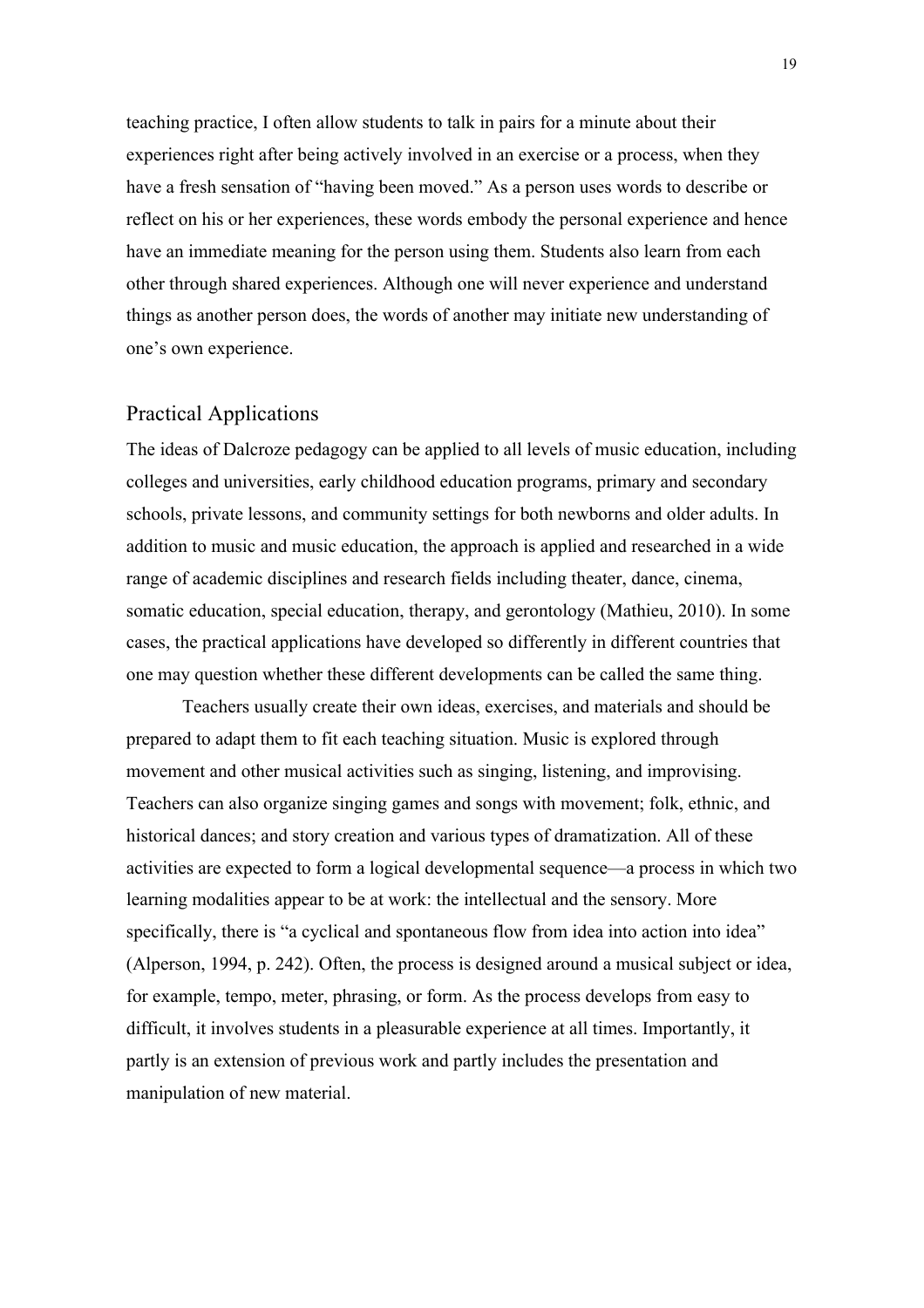In school contexts, the content of teaching suggested by the curriculum can be approached through or enriched by Dalcroze exercises, which can be integrated with other activities in music classrooms. For example, a song can be learned through movement, a study of music history or ethnic culture can be enlivened by a dance, or the style and the rhythmic feel of music can be introduced through movement. When applying Dalcroze exercises in a school context, it is essential that the teachings offer the opportunity for each student to

- enjoy music through body movement and listening, enhanced with perception and understanding;
- express his or her own ideas, feelings, and experiences; and
- explore and become familiar with music from various times, places, and peoples.

#### *Teaching Children in the Primary Grades*

In the primary grades, movement exercises are easily integrated into music teaching because children naturally react to music with the whole body. Early Dalcroze experiences are dominated by the use of movement activities and free exploration. Children are asked to show with movement what is taking place in songs, stories, or music. With young children, Dalcroze teaching first encourages the spontaneous, intuitive movement reactions to music and only later focuses on refining them. As a result, bodily skills and physical expression are developed. As movements become rhythmical, a child will also learn to think and express him- or herself rhythmically (Jaques-Dalcroze, 1930/1985). The music is often improvised for children to follow, or the music follows the movement of the children. It is important that the music and its tempo support the movements of the children so that they can feel: "I am right" (Alperson, 1994). Research suggests that "children are most successful in rhythmic tasks when they are within a reasonable range of their personal tempo" (Abril, 2011, p. 119). Overall, children should be offered opportunities to perceive, respond to, and experience music through movement with their whole bodies and to learn to move, sing, and hear. As a result, according to Jaques-Dalcroze (1921/1980), they attain not only a love of music but also a desire to express musical feelings. Further, attention should also be paid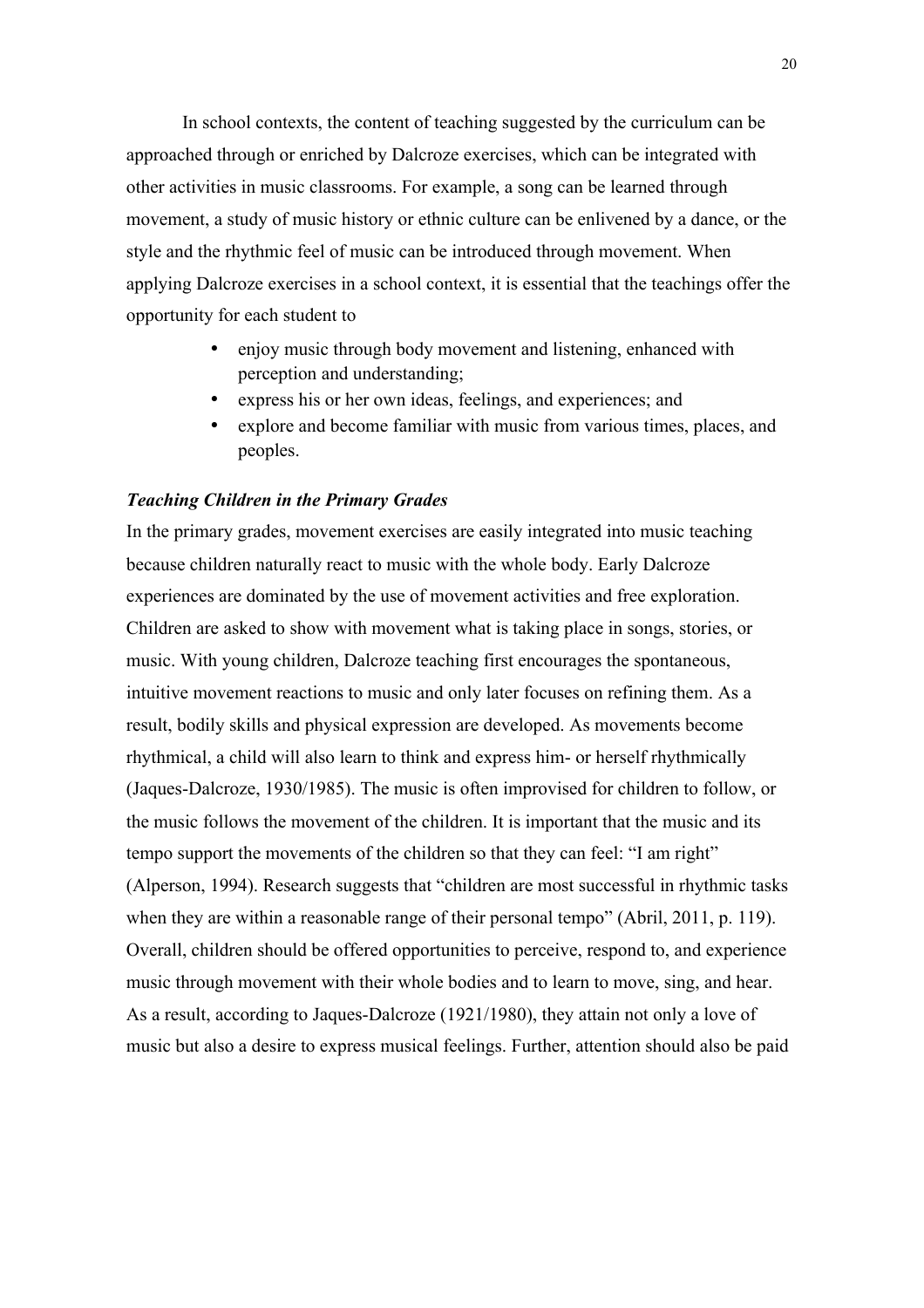to improving the child's hearing faculties through the use of rhythmic-movement exercises.

The overall goal is to lead children from the most elementary to more sophisticated responses to the structural and expressive aspects of music. As children explore the world around them, their sensory perceptions evoke active movement responses, in which rhythms are unconsciously developed. They also receive aural and visual rhythmic experiences (e.g., a horse galloping). If children identify themselves further with what they have seen or heard, by imitating the galloping of a horse, for example, the original rhythmic experience is reinforced. The teacher's task is to direct children's natural capacities for rhythmic expression and to connect each child's capacity with the rhythms of music. When children learn to identify their movement patterns with sound patterns, music becomes a language easily understood in terms of their motor imagery. Visual attention to notation, which tends to distract from listening, is delayed until a later stage when the basic materials of music have been experienced and absorbed (Juntunen, 2002b). Basic concepts such as high/low or fast/slow in music can be explored by analogous body movements, which embody these abstract musical qualities. By their own experimental movements, children also discover spatial relationships, such as up and down, above and below, in and out, and back and forth, and they expand their movement vocabulary.

In primary grades, singing games and songs with movement are effective ways to integrate bodily experiences in music teaching. Select other practical examples follow (see also Mead, 1994):

- Exploring movement
	- o Walking and moving in different positions and ways
	- o Imagining movement in songs, stories, and pictures
	- o Telling a story in movement
	- o Expressing music with fingers, hands, and arms
- Sound and silence; starting and stopping
	- o Starting and stopping the movement with music or a signal
	- o Listening and anticipating sound and silence or a length of music
	- o Responding to silence in music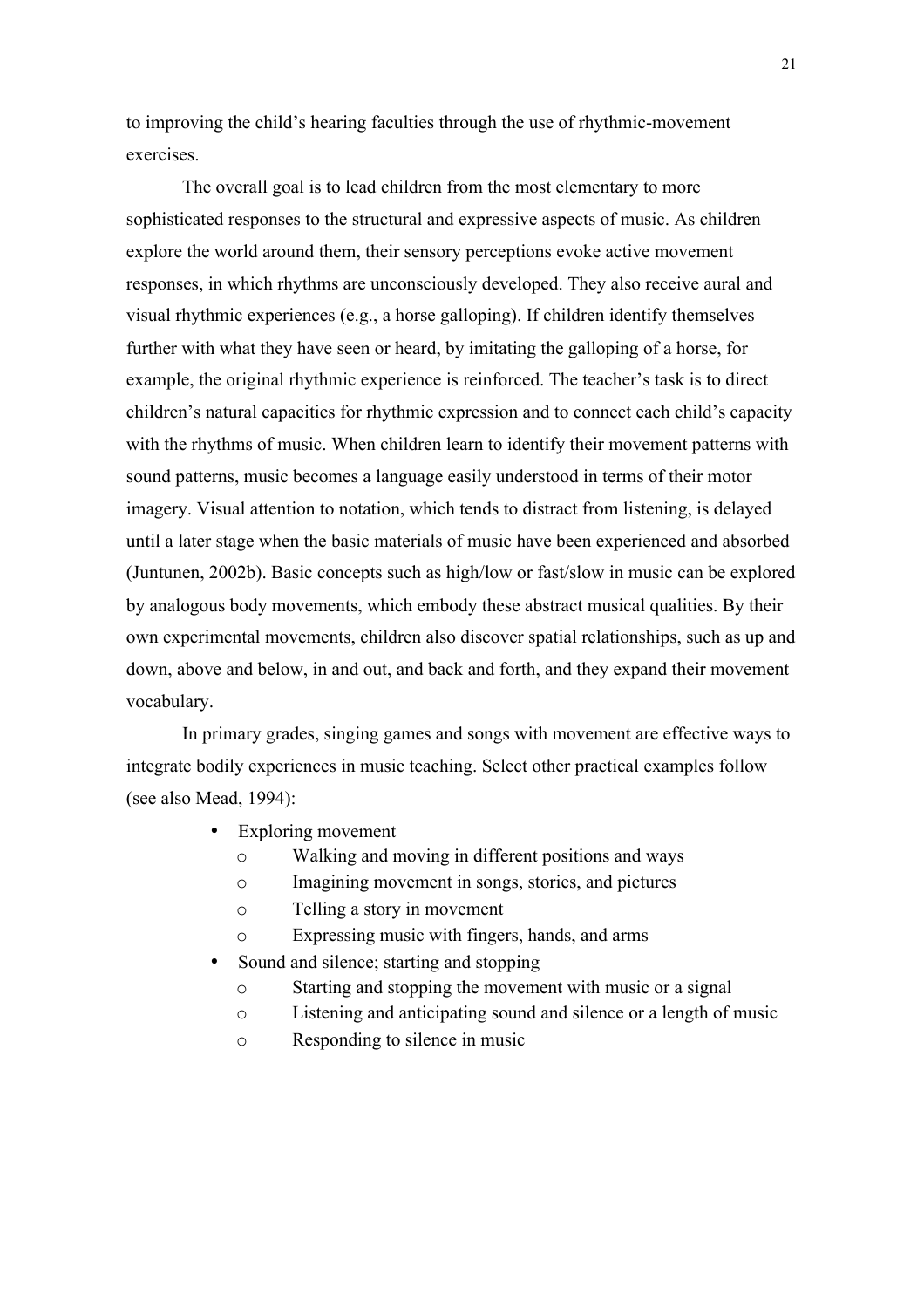- Beat, tempo, rhythms, and form
	- o Realizing and experiencing the beat in movement (e.g., by bending the knees, jumping, walking, bouncing a ball, clapping in various ways, etc.)
	- o Realizing and experiencing the beat by using props (e.g., by bouncing or passing a ball)
	- o Adjusting actions to tempo changes
	- o Feeling a steady beat twice as fast/slow
	- o Creating movements for certain note values
	- o Practicing rhythms in movement (e.g., by stepping, running, and skipping)
	- o Realizing the form of a song or other piece of music in movement
- Listening and hearing (sounds, pitches)
	- o Hearing and responding to high and low pitches through movement
	- o Exploring through the voice and movement how sounds go up and down
	- o Gesturing the direction of pitch in a simple song
	- o Hearing, singing, stepping, and other gesturing, and recognizing tonal patterns
- Listening perceptively; moving expressively
	- o Finding a suitable movement for a certain style of music
	- o Encouraging children to explore and express various qualities of music in movement
- Exploring space and relations
	- o Exploring a space, its limits, and its center
	- o Exploring spatial relations, such as close and far away
	- o Exploring places, such as above, behind, on the right, and so forth
	- o Exploring a space in relation to others, for instance, side by side, one after the other, or in a circle, line, or chain

# *Teaching Students in the Intermediate Grades*

Teaching in the intermediate grades builds on and further develops students' learning and skills developed in the primary grades. Earlier exercises and experiences should be repeated with a new challenge or level of difficulty, with a different emphasis or new music. Sounds and singing can be integrated in many exercises. Teaching may focus on developing understanding through discovery, recognition (aural and visual), performance, and creativity (Mead, 1994). Students should be encouraged to work with other students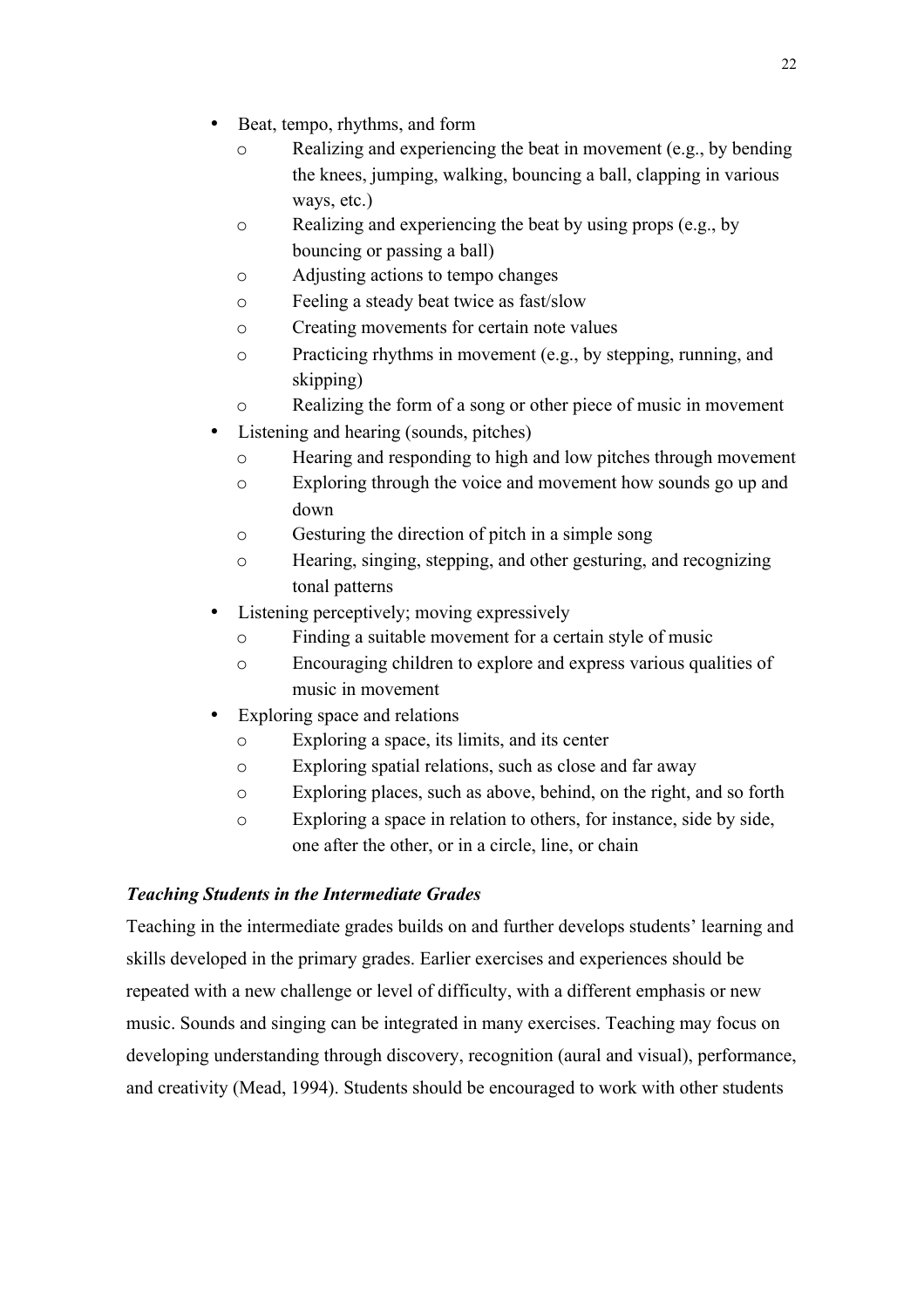in pairs and groups of various sizes. Various sorts of dances from different times and places can be introduced and integrated in teaching music. Also, various exercises of creative movement are applicable (see Figure 7.2).

# [FIGURE 7.2]

As the students' sensitivity to timing develops, various rhythmic exercises and games can be introduced (see also Abramson, 1997), for example:

- Playing (circle) games with balls (e.g., bouncing and catching or passing the ball with the beat; tossing and catching an imaginary ball with music)
- Internalizing a form of music through movement
- Showing various meters by means of accents in movement or by movement patterns (e.g., conducting)
- Recognizing a meter in music through movement
- Singing and improvising in various meters
- Singing games and dances with a changing meter
- Showing the phrasing in movement
- Feeling the anacrusis and crusis of a phrase
- Hearing, recognizing, and reading the division of the beat
- Realizing various rhythmic patterns
- Realizing a canon in movement and singing
- Expressing various rhythmic feelings of different styles of music

#### *Teaching Students in the Upper Grades*

Students in the upper grades can be offered more challenging exercises while teachers make sure to foster progress for more advanced students, as well as to provide successful experiences for those with less experience. Much of what has been practiced in the intermediate grades can be reviewed and then further explored with music that is more challenging. Often, rhythmic exercises, including motoric challenges, are well received in this age group, as are various dances and creative exercises. If students do not have earlier experiences of moving with music, teaching should start with easy and inviting exercises, applying everyday movement expression and perhaps using music that the students are interested in, bearing in mind that students at this age are often selfconscious.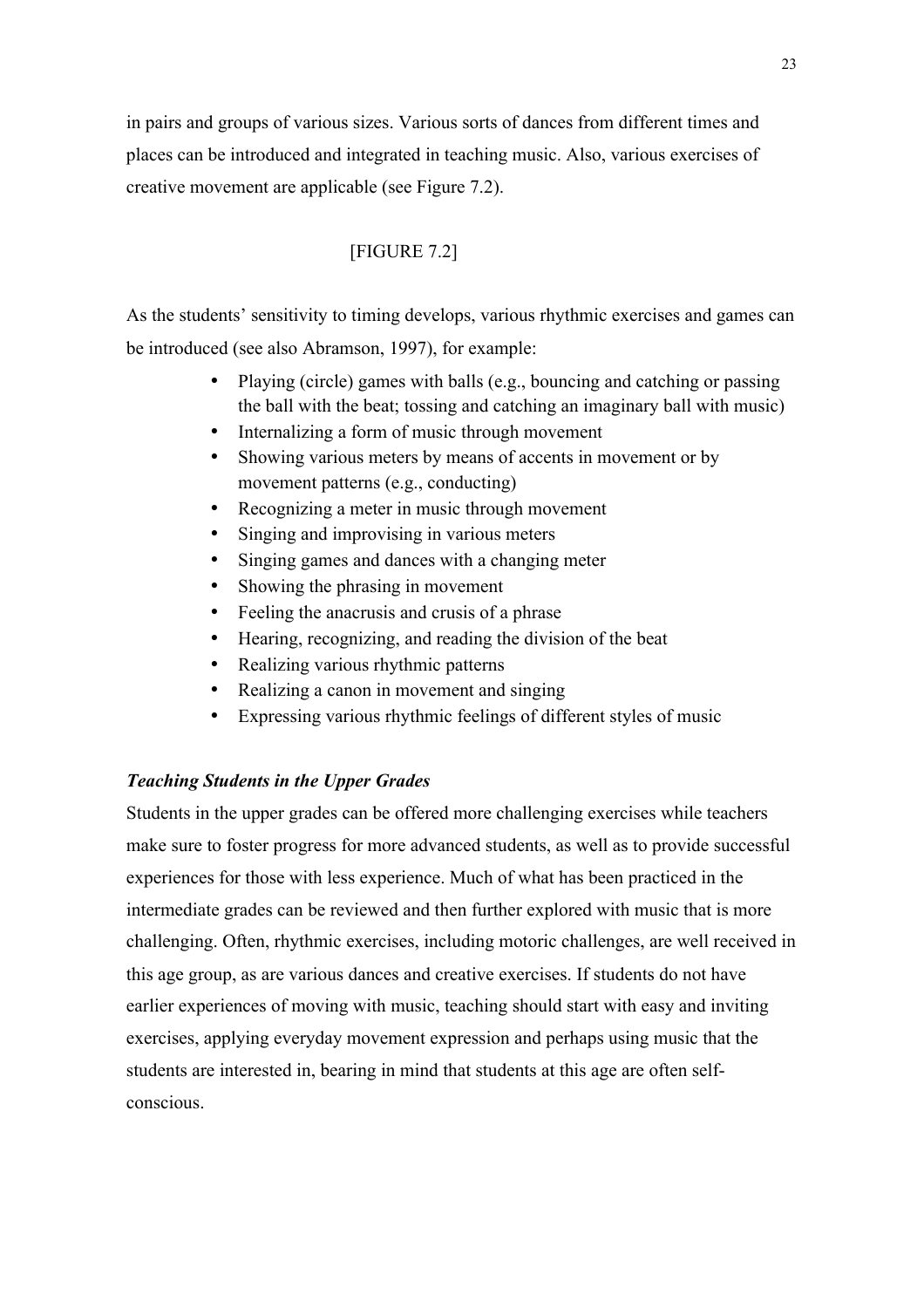Some suggestions for exercises include the following (see Mead, 1994):

- Exploring movement expression
	- o Expressing an idea (e.g., together, indifference, contrast vs. repetition) in movement in a small group
	- o Showing a character with a walk
	- o Creating a group movement-composition for a piece of music
	- o Exploring forms and shapes (including statue poses) with the body (and continuing them by movement)
	- o Applying real-life situations (drama) or pictures as a starting point for movement with or without music
- Rhythmic exercises
	- o Exploring and responding to changes in rhythmic movement
	- o Creating, realizing, improvising, and reading various rhythmic patterns
	- o Responding to subtleties of tempo
	- o Exploring augmentation and diminution in movement and song (e.g., rearranging a song with augmentation and diminution, e.g., Frère Jacques)
	- o Performing exercises with syncopation (e.g., drawing from Latin music)

# Some Advantages and Challenges

One of the advantages of Dalcroze teaching is that it allows one to develop music potential without instruments or instrumental skills through the medium of the moving body, which becomes, in effect, a musical instrument. The movement allows the student to learn (various aspects and styles of music) at an experiential level and provides an opportunity for the teacher to "see" the degree and the quality of learning. Movement activities allow for the energy and freedom inherent in everyday activities to be metaphorically transferred to the musical processes. Dalcroze principles and exercises can be applied in a multitude of educational contexts and with diverse learners. Dalcroze teaching is efficient since it addresses so many learning issues in one lesson. The practice allows and supports personal responses and invites individuals to learn from their own individual experiences. Making all the students join in the action at the same time creates a secure atmosphere in which students are offered a space to explore music and themselves.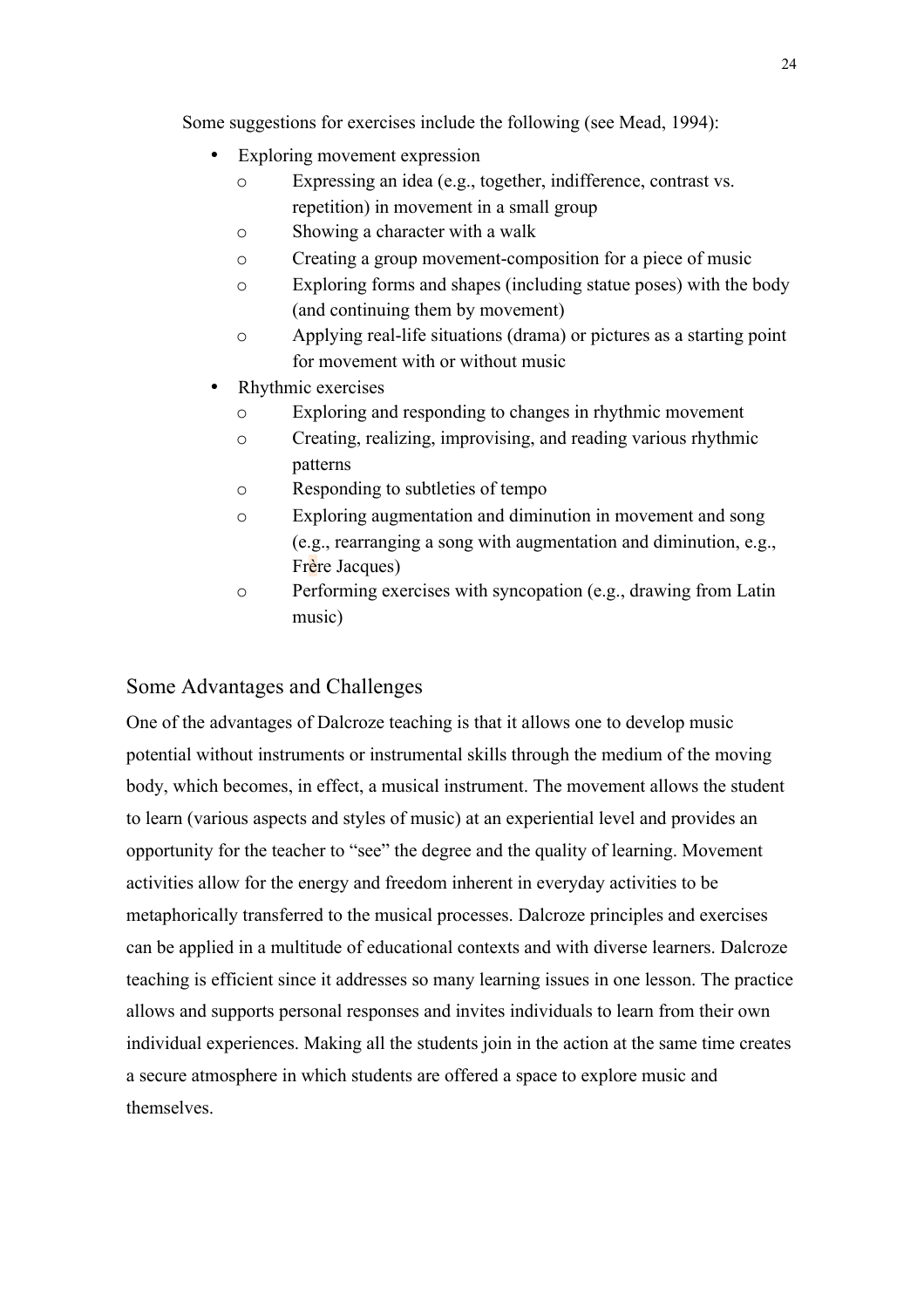While Dalcroze teachers generally have strong confidence in the benefits of the approach, they also identify challenges (see Juntunen, 2002a). It is notable, for instance, that it is very difficult, almost impossible, to explain the practice of the approach—you have to have personal experiences, which also form the basis for experimentation, testing of ideas, and finally, each teacher's own application. This is also an important issue because there are limited teaching materials available. Movement exercises in the music classroom require sufficient space (though many exercises can also be done in a limited space), careful planning, and preparation. Additionally, working with a large and exceedingly active group of students makes teaching susceptible to restlessness and behavioral problems. Students participating in Dalcroze activities do not always find the movement exercises useful or their experiences meaningful. There are also cultural differences. For example, expressive movements can be problematic for boys in certain cultures. Learning through movement can be difficult for students who are self-conscious about moving to music. This lack of ease, even embarrassment, may prevent them from enjoying participation and thus from gaining positive experiences. Therefore, it is important to create an encouraging atmosphere and to start with simple movements and easy exercises. Moreover, awakening the students' sensitivities toward movement and establishing their connection between sensing, thinking, feeling, and moving usually takes time, which is not always available. Further, Dalcroze teachers also acknowledge that Dalcroze training is not necessary for the musical success of all students. On the other hand, the bodily exercises integrated into music learning may be one of few opportunities for some students to experience and express themselves in a holistic manner, to learn from bodily experience, and to be in contact with others through music and movement. This does not, however, exclude looking for new possibilities, for example, possibilities using new technologies, which have not yet been explored sufficiently within Dalcroze teaching. Incorporating new technologies offers one direction for the approach to evolve in the 21st century.

Chervel (1998) criticizes Dalcroze teaching for the lack of proper means of assessment, which in turn, according to him, has prevented the pedagogy from being integrated properly in schools. Nevertheless, students' participation in music and movement activities can be argued to make explicit various skills (e.g., listening, bodily,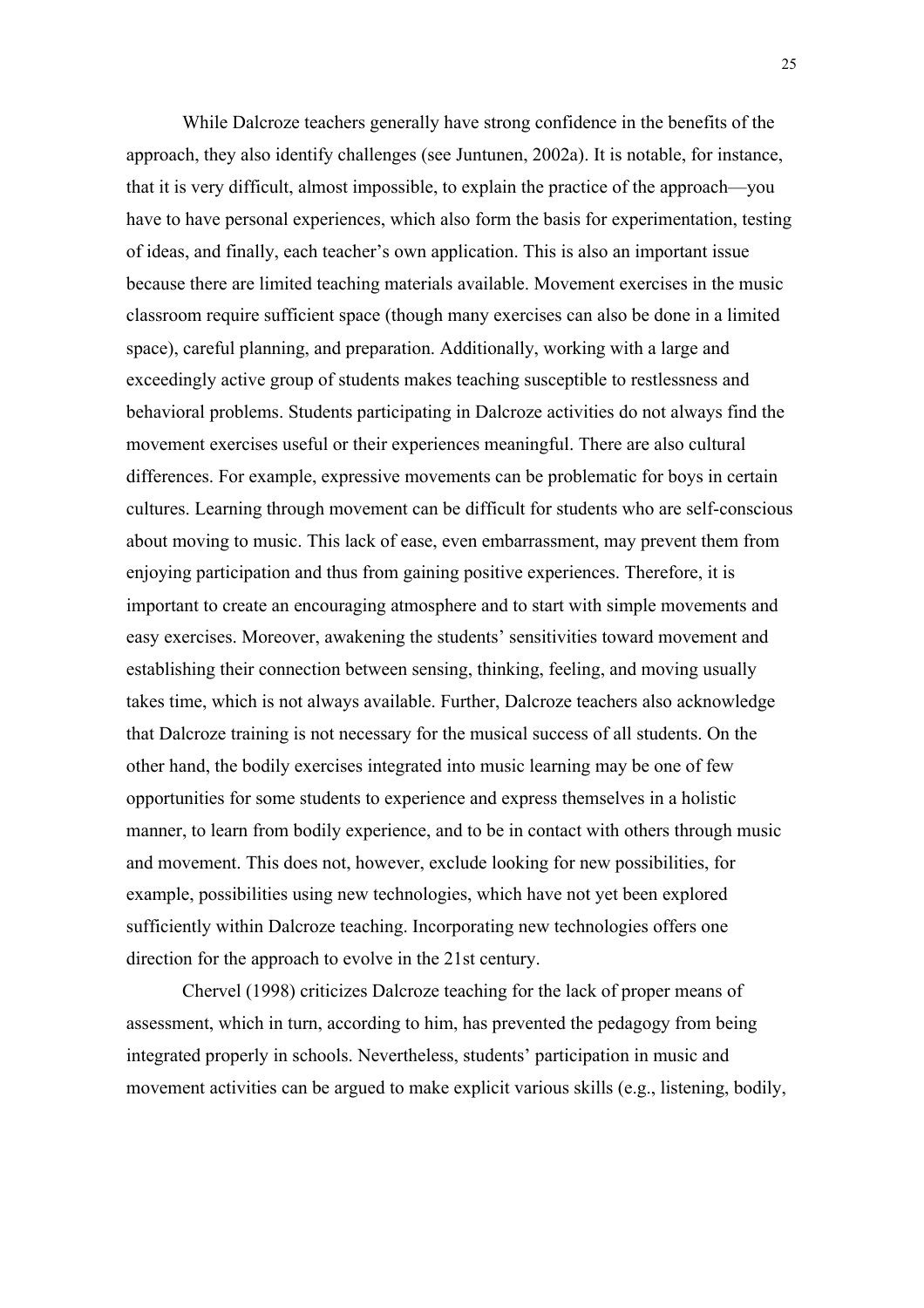social, and creative skills) and understandings of music. In Dalcroze teaching, assessment is mostly formative, meaning that the teacher constantly observes the students and gives feedback to them during the teaching processes. This observation also informs a teacher's subsequent decisions and actions. When assessing learning, a teacher focuses on the general quality of the students' movement because this movement reflects their listening and understanding. Also, specific skills, such as being able to walk in tempo, can be assessed in a given teaching situation.<sup>5</sup> However, because the exercises are so wideranging and multifaceted, it is not always easy to monitor progress in all the various areas of work. Also, the assessment should reflect the experiential nature of the learning. Yet, a series of graded exams, as a summative assessment that tests specific developed skills, has been developed and is applied in Dalcroze programs (Vann, 2013).

# The Impact of Dalcroze Teaching on Student Learning

Research shows that in music teaching, especially at the preschool and elementary levels, movement is used for developing body awareness, honoring student cultures, and reinforcing music concepts. A large body of studies suggests that the use of movement develops a student's sense of tempo and beat, rhythmic skills, and understanding of pitch concepts; the use of movement shapes and enhances music perception and listening, as well as improves singing and expressivity. It also has an impact on creativity and creative thinking. Furthermore, children generally react positively to movement activities in music instruction, and the use of movement seems to foster positive attitudes toward other music studies (Abril, 2011).

Within the Dalcroze approach, studies have mainly focused on the influence of Dalcroze teaching on the development of musicality and auditory or rhythmic abilities, as well as the approach's effects on music perception and understanding. For example, studies by Joseph (1982), Rose (1995), and Blesedell (1991) among kindergarten and first- and second-grade children suggest that there is a positive impact of Dalcroze exercises on the ability to recognize and respond to rhythmic patterns, demonstrate beat competency, and develop rhythm aptitudes. Crumpler (1982) examined the influence of Dalcroze exercises on the melodic musical growth and pitch discrimination abilities of 76 first-grade children. Crumpler's results showed a significant improvement between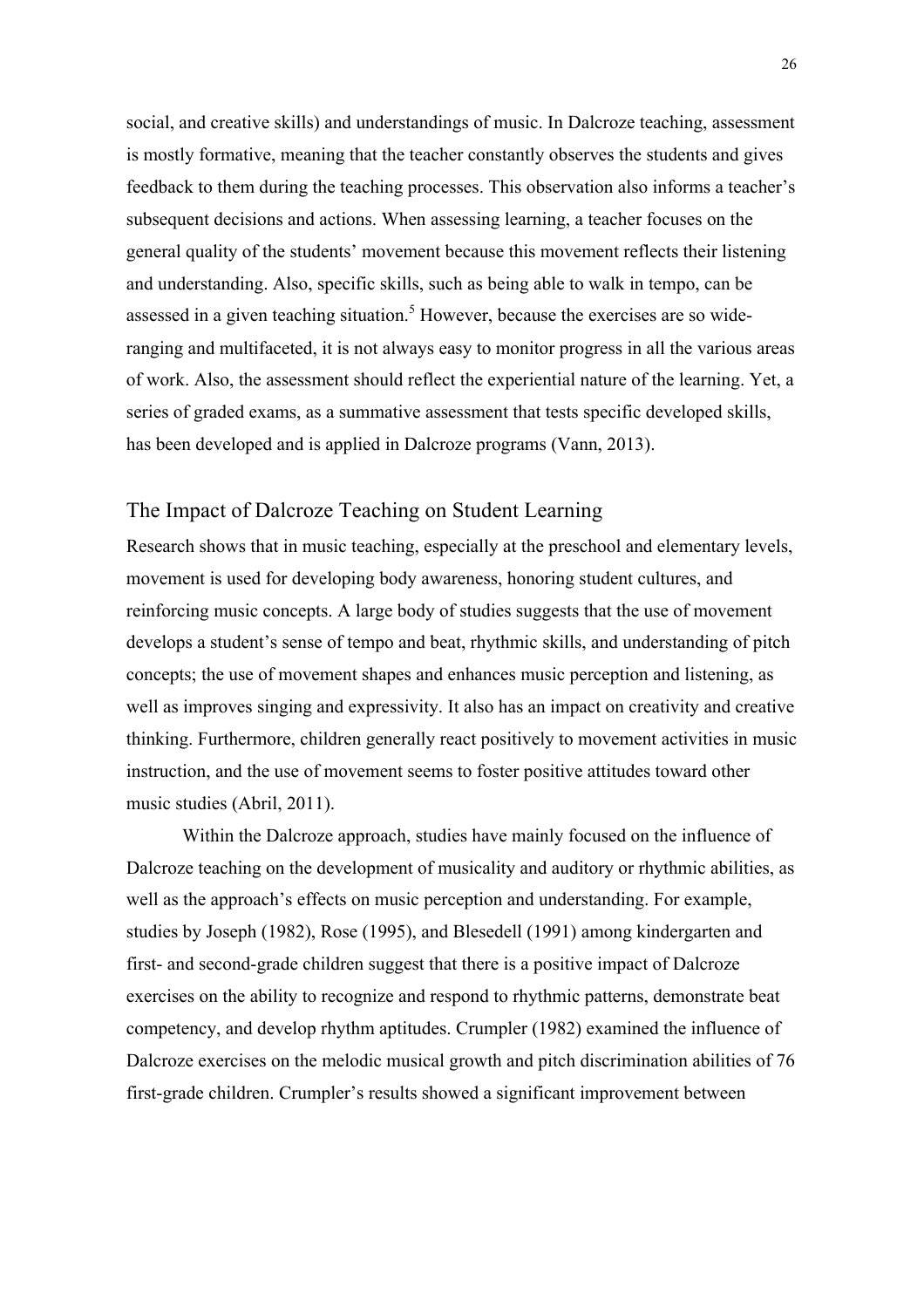pretest and posttest scores of a group that participated in Dalcroze exercises, whereas a control group not participating in Dalcroze exercises demonstrated no particular improvement. Carvalho's (2013) study investigated the development of motor and rhythmic skills of 8- to 9-year-old children attending a weekly music class during one academic year. Carvalho reports that a group of children to whom more movement activities were offered achieved higher final-test scores, became more rhythmically rigorous, and gained bodily musical expressivity while performing compared to a control group who focused on playing instruments in an Orff setting.

Moreover, participants' experiences have been examined. Habron, Jesuthasan, and Bourne (2012) examined experiences and perceptions of student composers at Coventry University, England, after participating in a series of optional Dalcroze lessons. Two-thirds of the participants reported indirect influences on their compositional work, such as improved aural awareness, altered understanding of music, or gain in musical knowledge. All participants enjoyed their engagement with Dalcroze teaching and the majority identified learning though movement as an engaging and eye- and ear-opening experience. Finally, van der Merwe's (2015) study examined first-year bachelor-level music students in South Africa; she reports that Dalcroze-inspired activities during a music education module had, among other things, enhanced students' creativity and understanding of musical elements.

The impact of Dalcroze teaching on student learning has been promoted by practitioners and verified by participants' personal testimonies (Schnebly-Black & Moore, 1997). For example, after working for over 20 years with children from very diverse backgrounds in inner-London primary schools, Hadley (2013) argued that applying Dalcroze ideas whenever possible to music lessons resulted in immense benefits. According to her, the experience of moving to music appeals to children from a wide range of backgrounds and abilities; deepens understanding of musical elements (e.g., pulse, tempo, rhythm, phrasing, duration, and structure); develops coordination, concentration, and cooperation in class; provides opportunities for creative work; and, most of all, generates a love for music, which the children have made their own.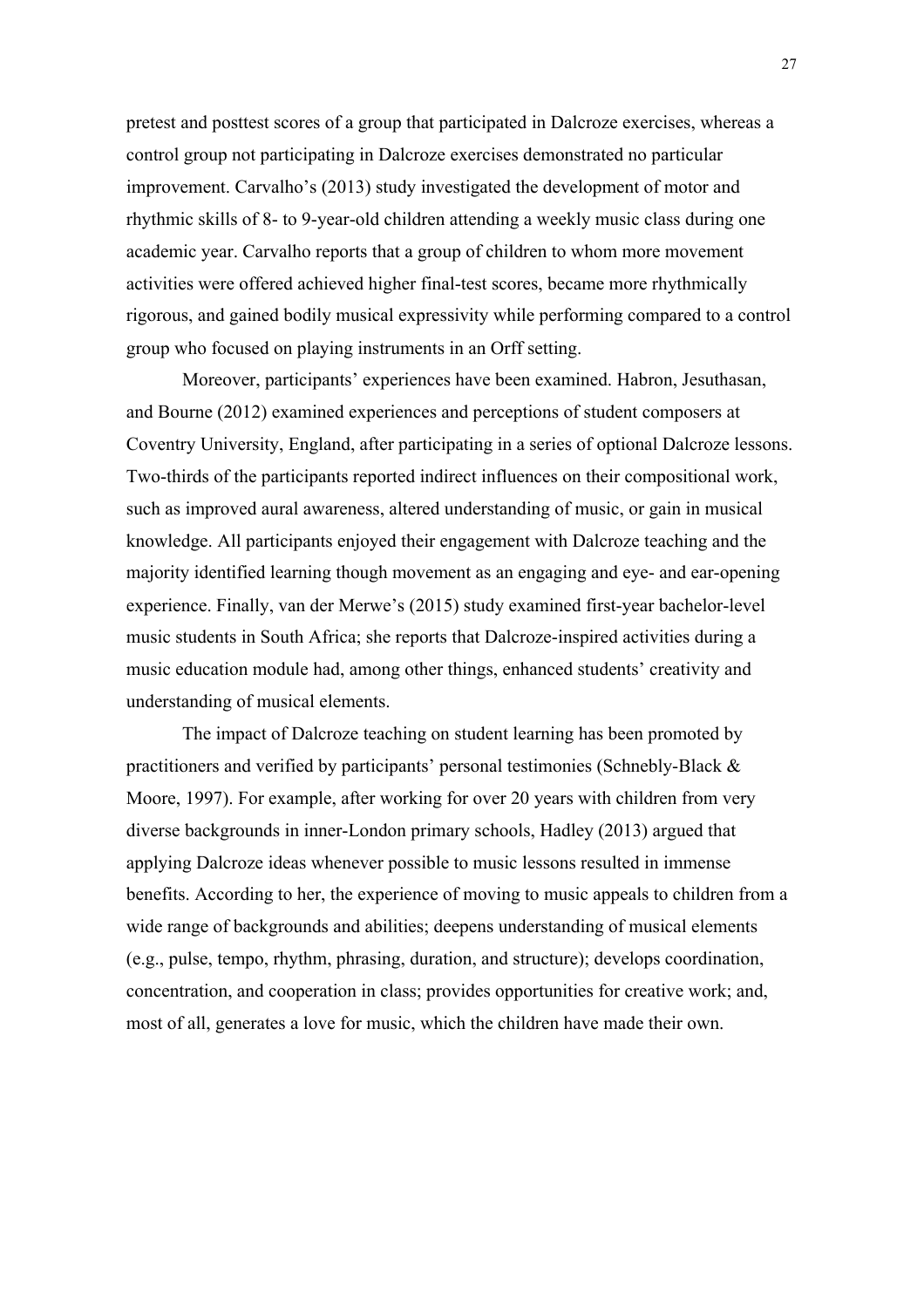### Conclusion

All in all, the faults Jaques-Dalcroze identified in the institutionalized music education of his time were related to the general disembodiment of experience in Western culture, specifically, the dualistic view of mind and body within the professional education of musicians and the nature of knowing in this dualistic framework. By "knowing," I mean predominantly understood as being gained through visual sense and intellectual thinking instead of through hearing, feeling, touching, or doing. A similar critique of the dualistic view of the human being was expressed in the early 20th century on a more general level and has grown extensively over recent years, becoming an almost common-sense stance in science.

Jaques-Dalcroze aimed to resolve the imbalance caused by the intellectualization of musical knowledge and the tendency toward abstractions, without practical roots or bodily connections in learning practices. Therefore, his pedagogical reflections concentrate on searching for ways to combine sensing, feeling, thinking, and bodily action by linking listening and body movement, making students both kinesthetically and mentally active, and making his students experience things for themselves. Thus, the Dalcroze approach can be regarded as music pedagogy that invites us to recognize the embodied dimensions of learning.

It seems that the main arguments of Jaques-Dalcroze are still relevant in today's educational contexts. The close relationship between music and human-body movement persists and has continued to be pointed out by subsequent scholars.<sup>6</sup> Also, the importance of the body and movement in learning has been recently addressed. For example, Hodges and Gruhn (2012) argue that one of the most important aspects for education coming from brain research is the involvement of the body and movement in the learning process. They maintain that "if learning is seen as the development of mental representations, it is crucial to understand that the only way to build representations in the cortex is through body movement" (p. 212).

However, within teacher education, the possibilities and challenges of the Dalcroze approach, as of any, should be discussed reflectively and critically (Juntunen & Westerlund, 2011). This could take place, for instance, through rereading and thus reconsidering what the specific problems related to musical growth or musical practices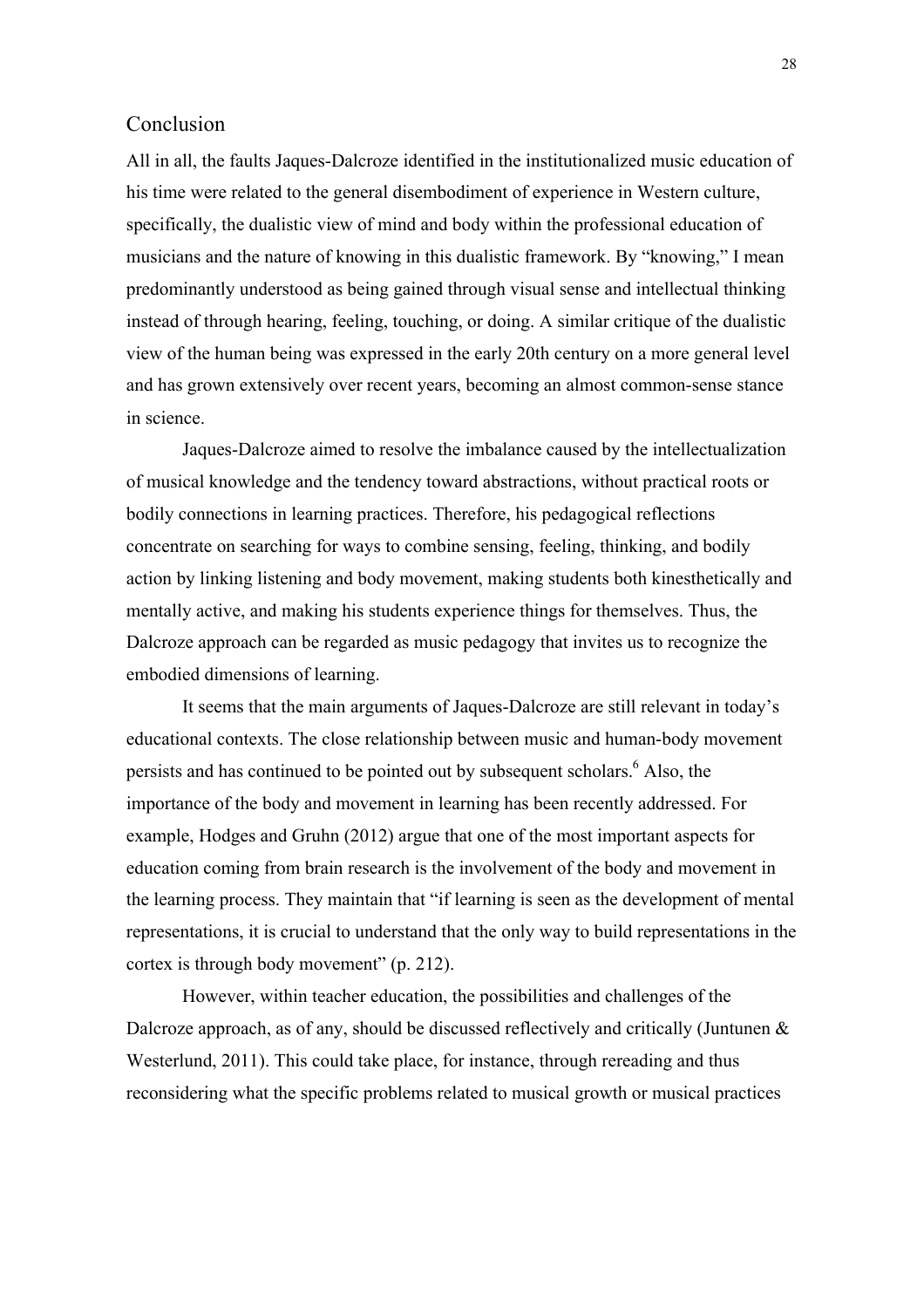are that an approach or a method identifies and aims to solve. Through critical stance, music educators can become aware of and articulate what is taken for granted, canonical, and expected, and what needs a better explication. Critical analysis may also help teachers and students recognize the essence of each music education method, reflecting reasons for actions, assumptions, and values. This could make our pedagogical thinking more explicit because teachers' normative ideals concerning growth in pedagogical practices often remain implicit and are often based on teachers' own unreflected learning experiences.

#### **References**

Abramson, R. (1997). *Rhythm games for perception and cognition*. Miami, FL: Warner Bros. Publications.

Abril, C. R. (2011). Music, movement, and learning. In R. Colwell & P. R. Webster (Eds.), *The MENC handbook of research in music learning*, *volume 2: Applications* (pp. 92–129). New York, NY: Oxford University Press.

Alperson, R. (1994). *A qualitative study of Dalcroze eurhythmics classes for adults* (PhD dissertation, New York University). Retrieved from ProQuest Dissertations and Theses. (9603274)

Anema, H. A., & Dijkerman, H. C. (2013). Motor and kinesthetic imagery*.* In S. Lacey & R. Lawson (Eds.), *Multisensory imagery* (pp. 93–113). New York, NY: Springer.

Blesedell, D. S. (1991). *A study of the effects of two types of movement instruction on the rhythm achievement and developmental rhythm aptitude of preschool children* (PhD dissertation, Temple University). Retrieved from ProQuest Dissertations and Theses. (9134919)

Bowman, W. (2004). Cognition and the body: Perspectives from music education. In L. Bresler (Ed.), *Knowing bodies, moving minds* (pp. 29–50). Boston, MA: Kluwer Academic Publishers.

Bowman, W., & Powell, K. (2007). The body in a state of music. In L. Bresler (Ed.), *International handbook of research in arts education* (Part 1, pp. 1087–1106). Dordrecht, Netherlands: Springer.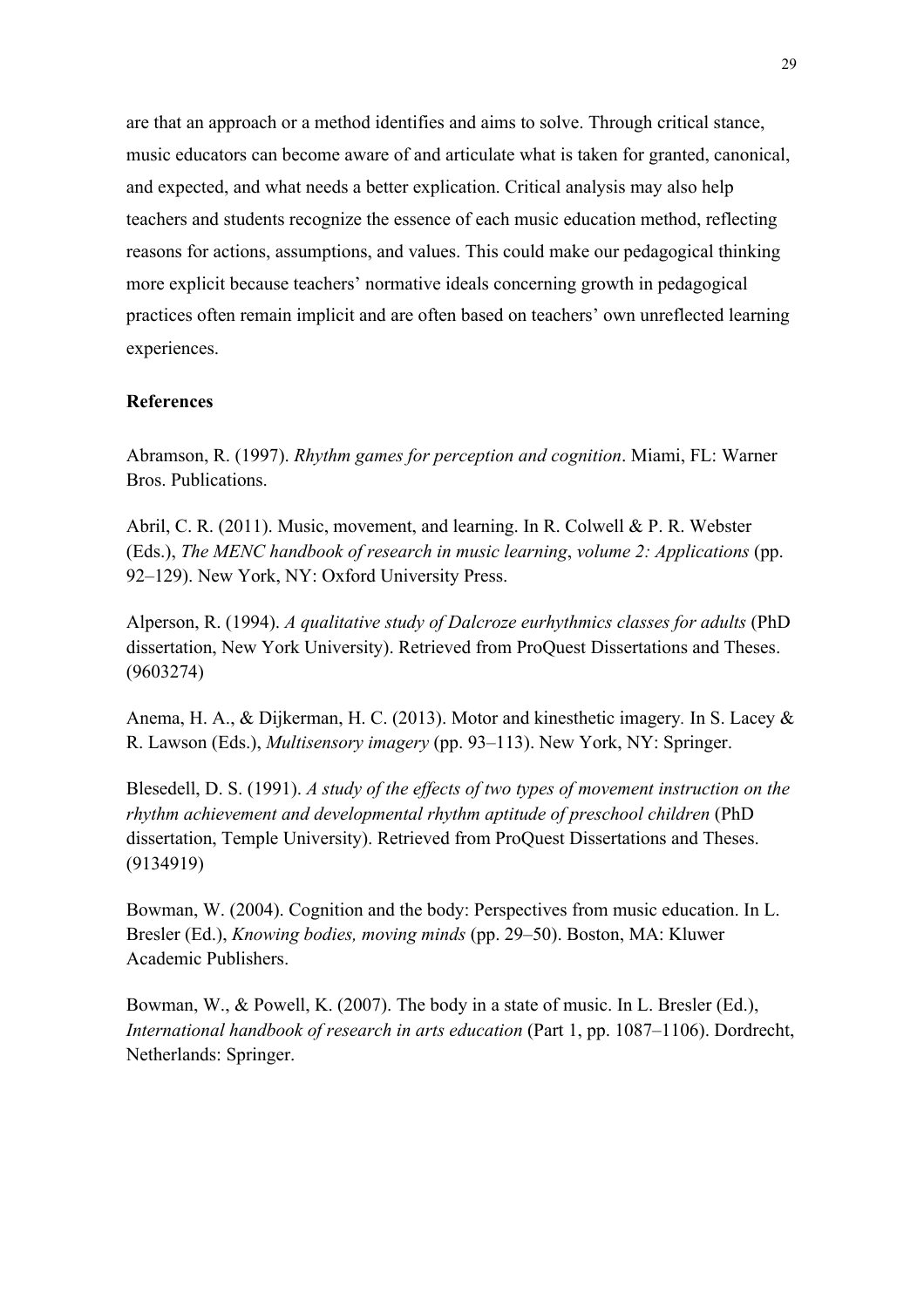Carvalho, S. (2013, July). *The influence of the Dalcroze's eurhythmics in instrumental practice: A case study*. Paper presented at the First International Conference of Dalcroze Studies, Coventry University, United Kingdom.

Chervel, A. (1998). *La cultura scolaire*: *une approche historique* [The school culture: historical approach]. Paris, France: Belin.

Choksy, L., Abramson, R. M., Gillespie, A. E., & Woods, D. (1986). *Teaching music in the twentieth century*. Englewood Cliffs, NJ: Prentice-Hall.

Chung, S.-M. (2003). *A music program for grade one based on the new music curriculum standards (1993) in Taiwan* (PhD dissertation, Texas Tech University). Retrieved from ProQuest Dissertations and Theses. (3108690)

Crumpler, S. E. (1982). *The effects of Dalcroze Eurhythmics on the melodic musical growth of first grade students* (PhD dissertation, Louisiana State University). Retrieved from ProQuest Dissertations and Theses. (8229498)

Csikszentmihalyi, M. (1990). *Flow*: *The psychology of optimal experience*. New York, NY: Harper and Row.

Damasio, A. R. (2000). *The feeling of what happens: Body, emotion and the making of consciousness*. London, United Kingdom: Vintage.

Habron, J., Jesuthasan J., & Bourne, C. (2012). *Moving into composition—The experiences of student composers during a short course of Dalcroze Eurhythmics*. Retrieved from https://curve.coventry.ac.uk/open/file/cba8b06f-f21c-4d51-b4cf-65385ef93358/1/Moving%20into%20composition.pdf.

Hadley, N. (2013, July). *Dalcroze in the primary school*. A session presented at the First International Conference of Dalcroze Studies, Coventry University, United Kingdom.

Hodges, D., & Gruhn, W. (2012). Implications of neurosciences and brain research for music teaching and learning. In G. E. McPherson & G. F. Welch (Eds.), *Oxford handbook of music education* (Vol. 1, pp. 205–223). New York, NY: Oxford University Press.

Ilomäki, L. (2011). *In search of musicianship: A practitioner-research project on pianists' aural-skills education* (PhD dissertation, Sibelius Academy, Helsinki).

Ingham, P. B. (1920). The word "eurhythmics." *Dalcroze Journal*, *May*, 8–9. (Reprinted from the *School of Music Review,* March 1914)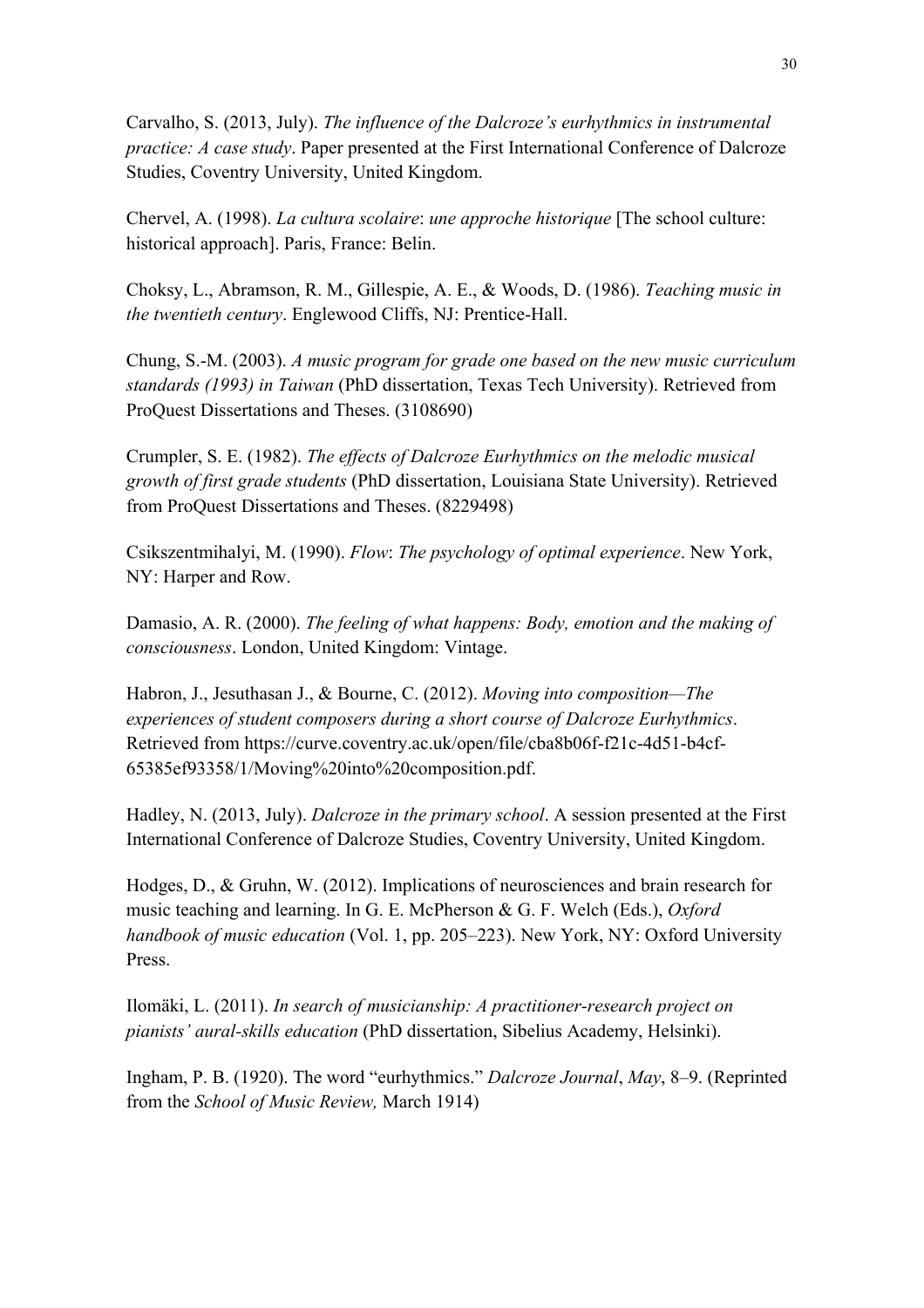Jaques-Dalcroze, É. (1921/1980). *Rhythm, music and education*. London, United Kingdom: Dalcroze Society.

Jaques-Dalcroze, É. (1930/1985). *Eurhythmics, art and education*. New York, NY: Arno Press.

Jaques-Dalcroze, É. (1935). Petite histoire de la Rythmique [A short history of Eurhythmics]. *Le Rythme, 39*, 3–18.

Jaques-Dalcroze, É. (1945/1981). *La musique et nous. Note sur notre double vie* [Music and us. Note on our double life]. Geneva, Switzerland: Slatkine.

Jeannerod, M. (2006). *Motor cognition: What actions tell the self*. New York, NY: Oxford University Press.

Johnson, M. D. (1993). Dalcroze skills for all teachers. *Music Educators Journal*, *79*(8), 42–45.

Johnson, M. D. (2007). *The meaning of the body: Aesthetics of human understanding.* Chicago, IL: University of Chicago Press.

Joseph, A. (1982). *A Dalcroze eurhythmics approach to music learning in kindergarten through rhythmic movement, ear-training and improvisation* (PhD dissertation, Carnegie Mellon University, Pittsburgh, PA).

Juntunen, M.-L. (2002a). From the bodily experience towards internalized musical understanding: How the Dalcroze master teachers articulate their pedagogical content knowledge of the approach. *Proceedings of the 25th Biennial World Conference and Music Festival.* International Society for Music Education.

Juntunen, M.-L. (2002b). The practical applications of Dalcroze Eurhythmics. *Nordic Research in Music Education Yearbook*, *6*, 75–92.

Juntunen, M-L. (2004). *Embodiment in Dalcroze Eurhythmics* (PhD dissertation, Acta Universitatis Ouluensis, Scientiae Rerun Socialium E73). Retrieved from http://jultika.oulu.fi/Record/isbn951-42-7402-4

Juntunen, M.-L., & Hyvönen, L. (2004). Embodiment in musical knowing—How body movement facilitates learning within Dalcroze Eurhythmics. *British Journal of Music Education*, *21*(2), 1–16.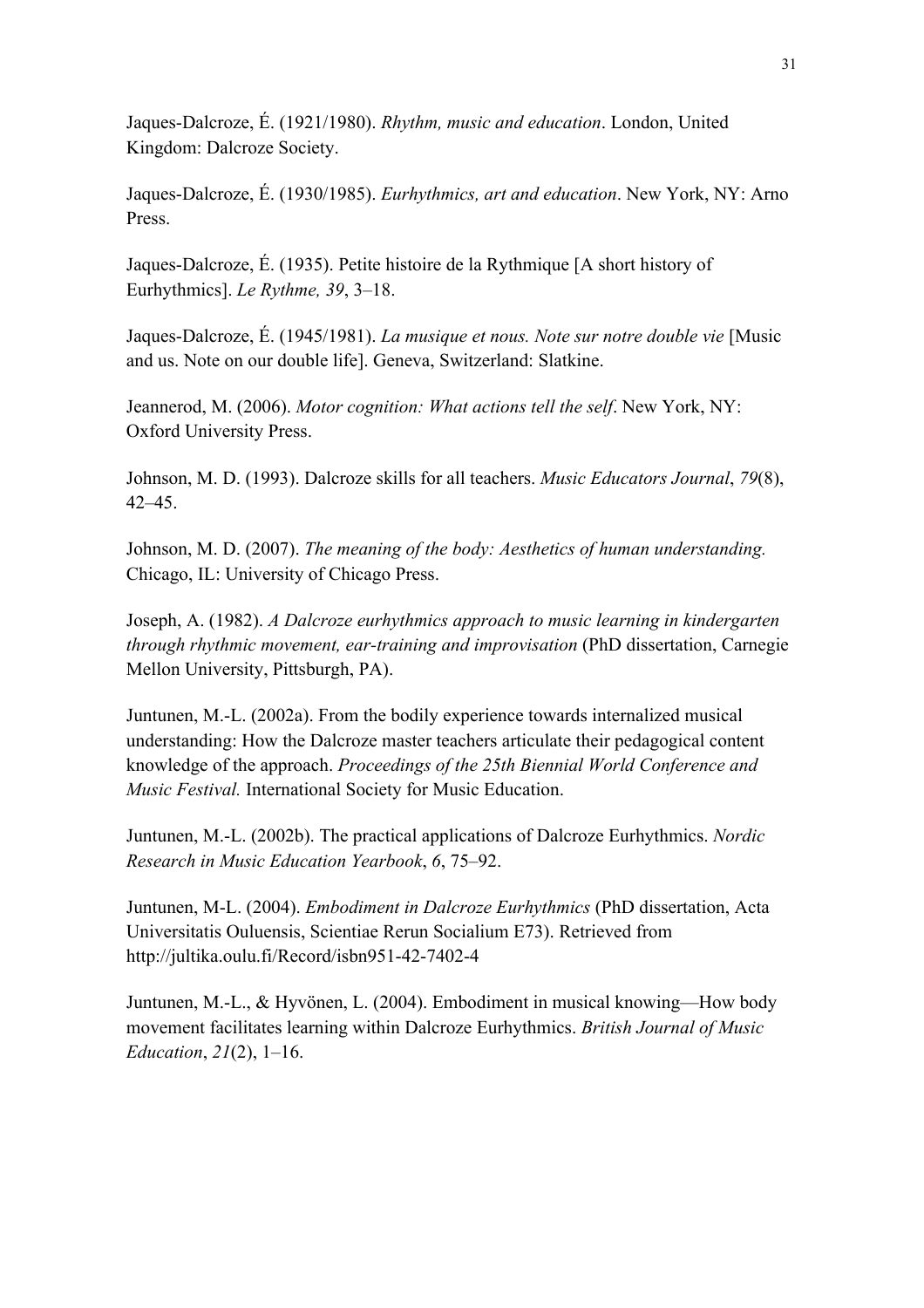Juntunen, M.-L., & Westerlund, H. (2001). Digging Dalcroze, or, dissolving the mindbody dualism: Philosophical and practical remarks on the musical body in action. *Music Education Research*, *3*(2), 203–214.

Juntunen, M.-L., & Westerlund, H. (2011). The legacy of music education methods in teacher education: The metanarrative of Dalcroze Eurhythmics as a case. *Research Studies in Music Education*, *33*, 47–58.

Lakoff, G., & Johnson, M. (1980). *Metaphors we live by*. Chicago, IL: University of Chicago Press.

Le Collège de l'Institut Jaques-Dalcroze. (2011). *The Dalcroze identity: Theory and practice of Dalcroze Eurhythmics.* Geneva, Switzerland: Institut Jaques-Dalcroze. Retrieved from http://www.dalcroze.ch/institut-dalcroze-geneve-qui

Levin, D. (1989). *The listening self: Personal growth, social change and the closure of metaphysics.* New York, NY: Routledge.

Mathieu, L. (2010). Un regard actuel sur la Rythmique Jaques-Dalcroze [A contemporary view of Dalcroze Eurhythmics]. *Recherche en éducation musicale*, *28*, 17–28.

Mead, V. H. (1994). *Dalcroze Eurhythmics in today's music classroom*. New York, NY: Schott Music Corporation.

Merleau-Ponty, M. (1962). *Phenomenology of perception* (Trans. from French by C. Smith). London, United Kingdom: Routledge.

Parviainen, J. (2002). Bodily knowledge: Epistemological reflections on dance. *Dance Research Journal*, *34*(1), 11–26.

Phuthego, M. (2005). Teaching and learning African music and Jaques-Dalcroze's Eurhythmics. *International Journal of Music Education*, *23*(3), 239–248.

Rabinowitch, T., Cross, I., & Burnard, P. (2011). Musical group interaction, intersubjectivity and merged subjectivity. In D. Reynolds & M. Reason (Eds.), *Kinesthetic empathy in creative and cultural practices* (pp. 109–120). Bristol, United Kingdom: Intellect.

Rose, S. E. (1995). *The effects of Dalcroze eurhythmics on beat competency performance skills of kindergarten, first-, and second-grade children* (PhD dissertation, University of North Carolina at Greensboro). Retrieved from ProQuest Dissertations and Theses. (9531852)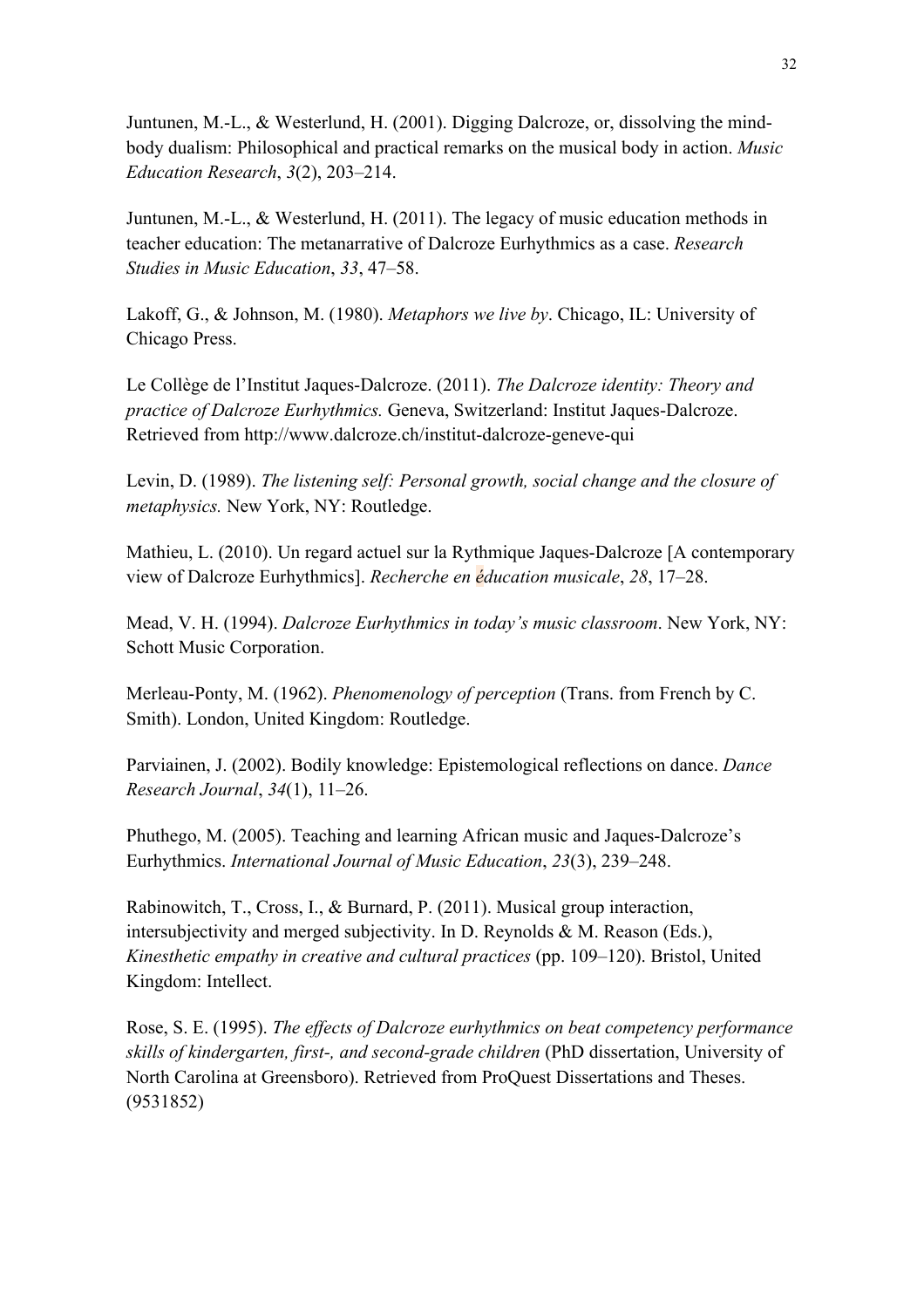Schnebly-Black, J., & Moore, S. (1997). *The rhythm inside: Connecting body, mind, and spirit through music*. Portland, OR: Rudra Press.

Seitz, J. A. (2005a). The neural, evolutionary, developmental, and bodily basis of metaphor. *New Ideas in Psychology*, *23*(2), 74–95.

Seitz, J. A. (2005b). Dalcroze, the body, movement and musicality. *Psychology of Music*, *33*(4), 419–435.

Sheets-Johnstone, M. (2011). *The primacy of movement* (2nd expanded ed.). Amsterdam, Netherlands: John Benjamins Publishing Company.

Stubley, E. (1999). Musical listening as bodily experience. *Canadian Journal of Research in Music Education*, *40*(4), 5–7.

Thomsen, K. M. (2011). Hearing is believing: Dalcroze solfège and musical understanding. *Music Educators Journal*, *98*(2), 69–76.

Tuuri, K., & Eerola, T. (2012). Formulating a revised taxonomy for modes of listening. *Journal of New Music Research*, *41*(2), 137–152.

Urista, D. J. (2003). Beyond words: The moving body as a tool for musical understanding. *Music Theory Online*, *9*(3). Retrieved from http://www.mtosmt.org/issues/mto.03.9.3/mto.03.9.3.urista.html#FN9

Van der Merwe, L. (2015). The first experiences of music students with Dalcrozeinspired activities: A phenomenological study. *Psychology of Music*, *43*(3), 390–406.

Vann, J. (2013, July). *Dalcroze exams for children: Graded exams for monitoring progress in experiential learning*. Paper presented at the First International Conference of Dalcroze Studies, Coventry University, United Kingdom.

Vygotsky, L. (1986). *Thought and language*. Cambridge, MA: MIT Press.

Wallén, P., Kiehn, O., El Manira, A., & Grillner, S. (2007). Nätverk styr våra rörelser [Network directs our movements]. In L. Olson & A. Josephson (Eds.), Hjärnan [Brain] (pp. 103–118). Stockholm, Sweden: Karolinska Institutet University Press.

Westerlund, H., & Juntunen, M.-L. (2005). Music and knowledge in bodily experience: Dalcroze's challenge to David Elliott. In D. Elliott (Ed.), *Praxial music education: Reflections and dialogues* (pp. 112–122). New York, NY: Oxford University Press.